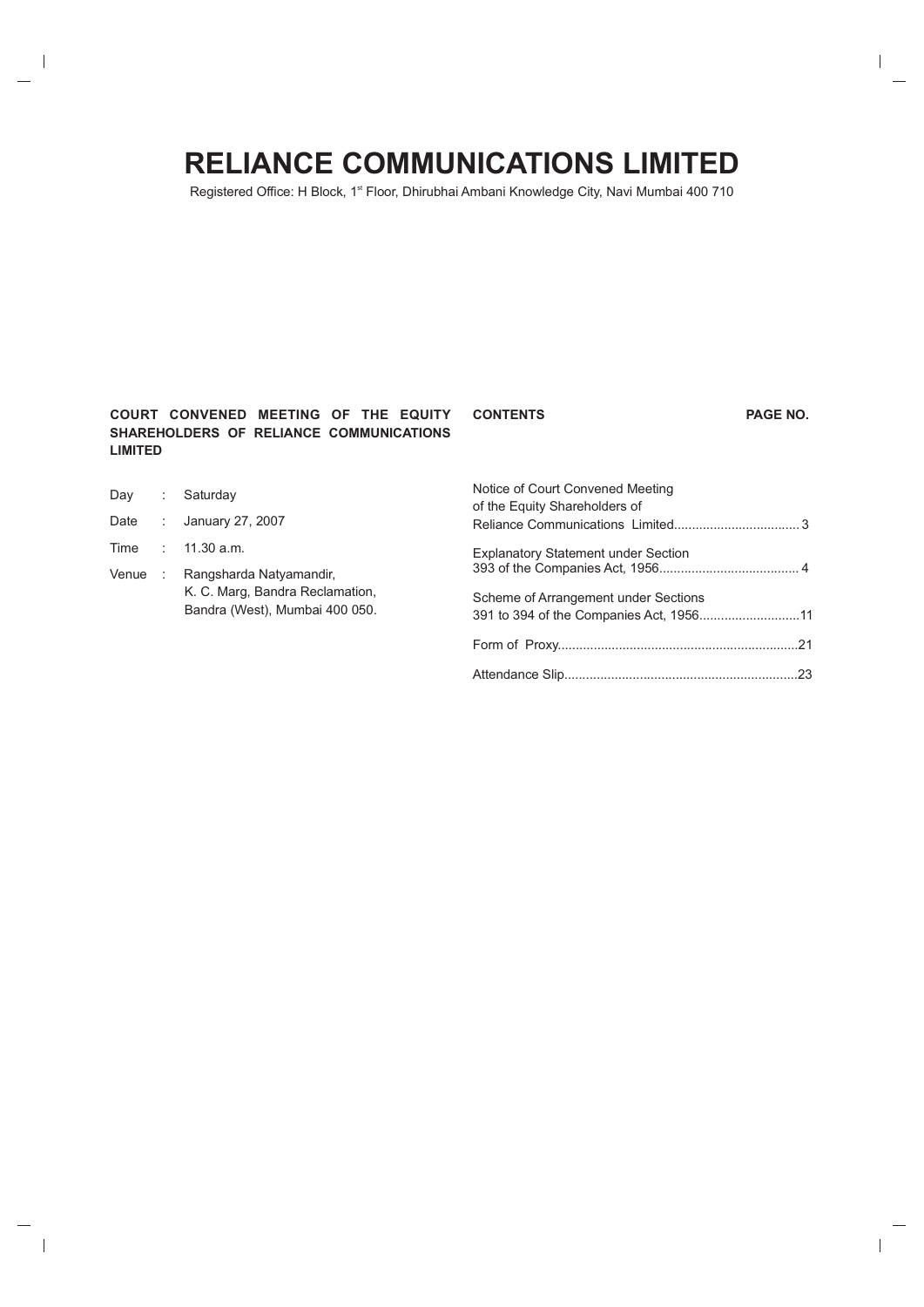THIS PAGE IS INTENTIONALLY LEFT BLANK S PAGE L B

 $\bar{\bar{\bar{z}}}$ 

 $\frac{1}{2}$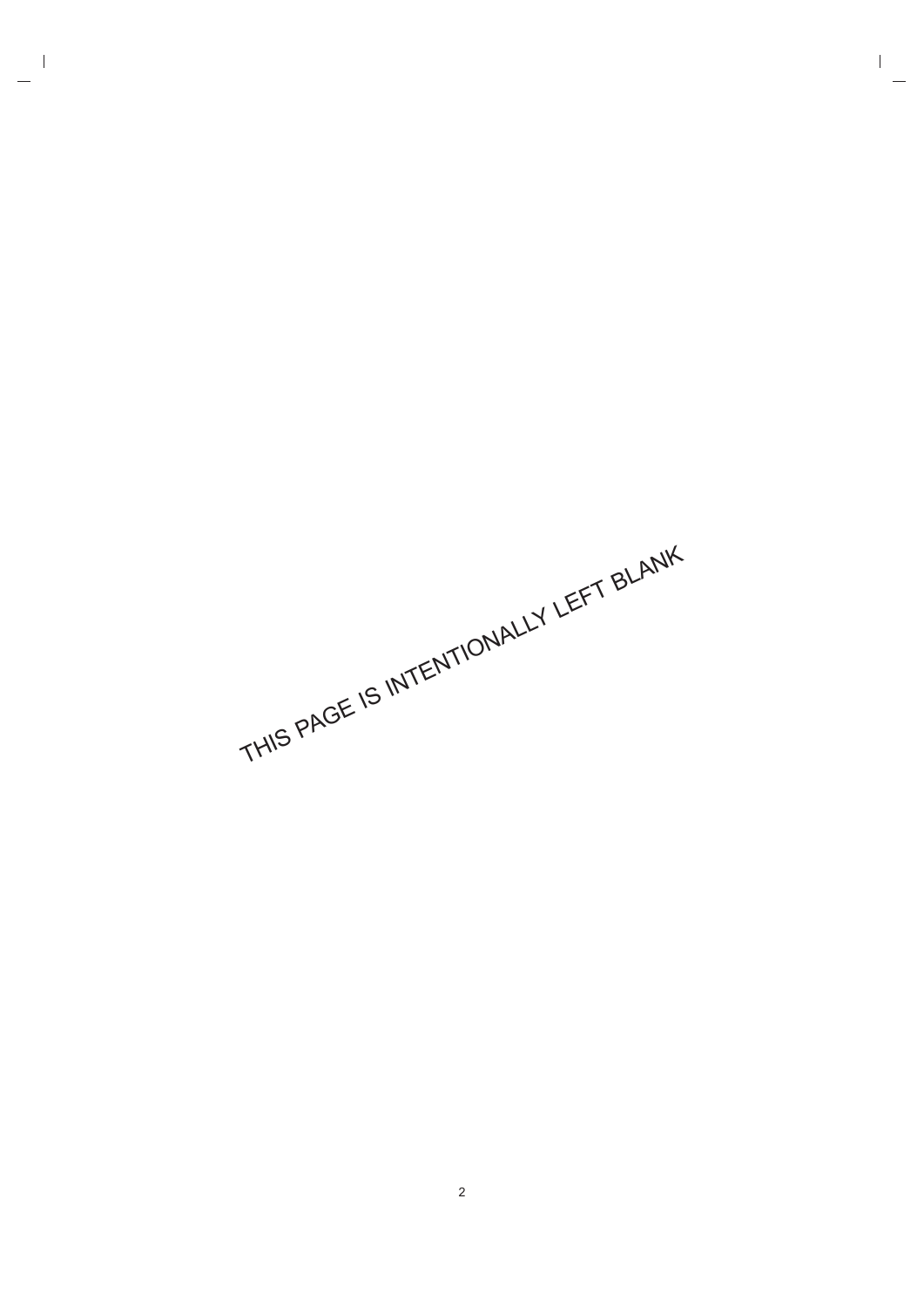### **IN THE HIGH COURT OF JUDICATURE AT BOMBAY ORDINARY ORIGINAL CIVIL JURISDICTION COMPANY APPLICATION NO. 1212 OF 2006 (COMPANY APPLICATION LODGING NO. 1087 of 2006)**

In the matter of the Companies Act, 1956 (1 of 1956);

**AND** 

In the matter of Sections 391 to 394 of the Companies Act, 1956;

AND

In the matter of Scheme of Arrangement between Reliance Communications Limited ('First Demerged Company') and Reliance Telecom Limited ('Second Demerged Company') and Reliance Telecom Infrastructure Limited ('Resulting Company').

**RELIANCE COMMUNICATIONS LIMITED**, a company incorporated under the Companies Act, 1956 and having its registered office at H Block, 1st Floor, Dhirubhai Ambani Knowledge City, Navi Mumbai 400 710.

…… Applicant Company

### **NOTICE CONVENING MEETING OF THE EQUITY SHAREHOLDERS OF RELIANCE COMMUNICATIONS LIMITED, THE APPLICANT COMPANY**

To,

The Equity Shareholders of Reliance Communications Limited ("the Applicant Company")

TAKE NOTICE that by Orders made on the 15<sup>th</sup> day of December, 2006 and subsequent Order passed on the 19<sup>th</sup> day of December, 2006 , in the above Company Application, the Hon'ble High Court of Judicature at Bombay directed that a meeting of the Equity Shareholders of the Applicant Company be convened and held at Rangsharda Natyamandir, K. C. Marg, Bandra Reclamation, Bandra (West), Mumbai 400 050, on Saturday, the 27<sup>th</sup> day of January, 2007 at 11.30 a.m., for the purpose of considering and, if thought fit, approving with or without modification(s), the Scheme of Arrangement between Reliance Communications Limited ('First Demerged Company') and Reliance Telecom Limited ('Second Demerged Company') and Reliance Telecom Infrastructure Limited ('Resulting Company') (" the Scheme").

**TAKE FURTHER NOTICE** that in pursuance of the said Orders and as directed therein, a meeting of the Equity Shareholders of the Applicant Company will be convened and held at Rangsharda Natyamandir, K. C. Marg, Bandra Reclamation, Bandra (West), Mumbai 400 050, on Saturday, the 27<sup>th</sup> day of January, 2007 at 11.30 a.m., at which place, day, date and time you are requested to attend.

**TAKE FURTHER NOTICE** that you may attend and vote at the said meeting in person or by proxy, provided that a proxy in the prescribed form, duly signed by you, or your authorised representative, is deposited at the registered office of the Applicant Company at 'H' Block, 1st Floor, Dhirubhai Ambani Knowledge City, Navi Mumbai 400 710, not later than 48 hours before the said meeting.

The Hon'ble Court has appointed Shri M.H. Kania (Former Chief Justice of India) and failing him Shri S.P. Talwar, Director of the Applicant Company, to be the Chairman of the said meeting.

Acopy each of the Scheme, the Statement under Section 393 of the Companies Act, 1956, Attendance Slip and a Form of Proxy are enclosed.

Sd/- **M.H. Kania** (Former Chief Justice of India) Dated this 21<sup><sup>t</sup></sup> day of December, 2006. Chairman appointed for the meeting

Registered Office: H Block, 1st Floor, Dhirubhai Ambani Knowledge City, Navi Mumbai 400 710, India

Enclosed: As above

**Notes:** 1. All alterations made in the Form of Proxy should be initialled.

2. Only registered shareholders of the Applicant Company may attend and vote (either in person or by proxy or through a representative duly authorized under section 187 of the Companies Act, 1956) at the shareholders meeting.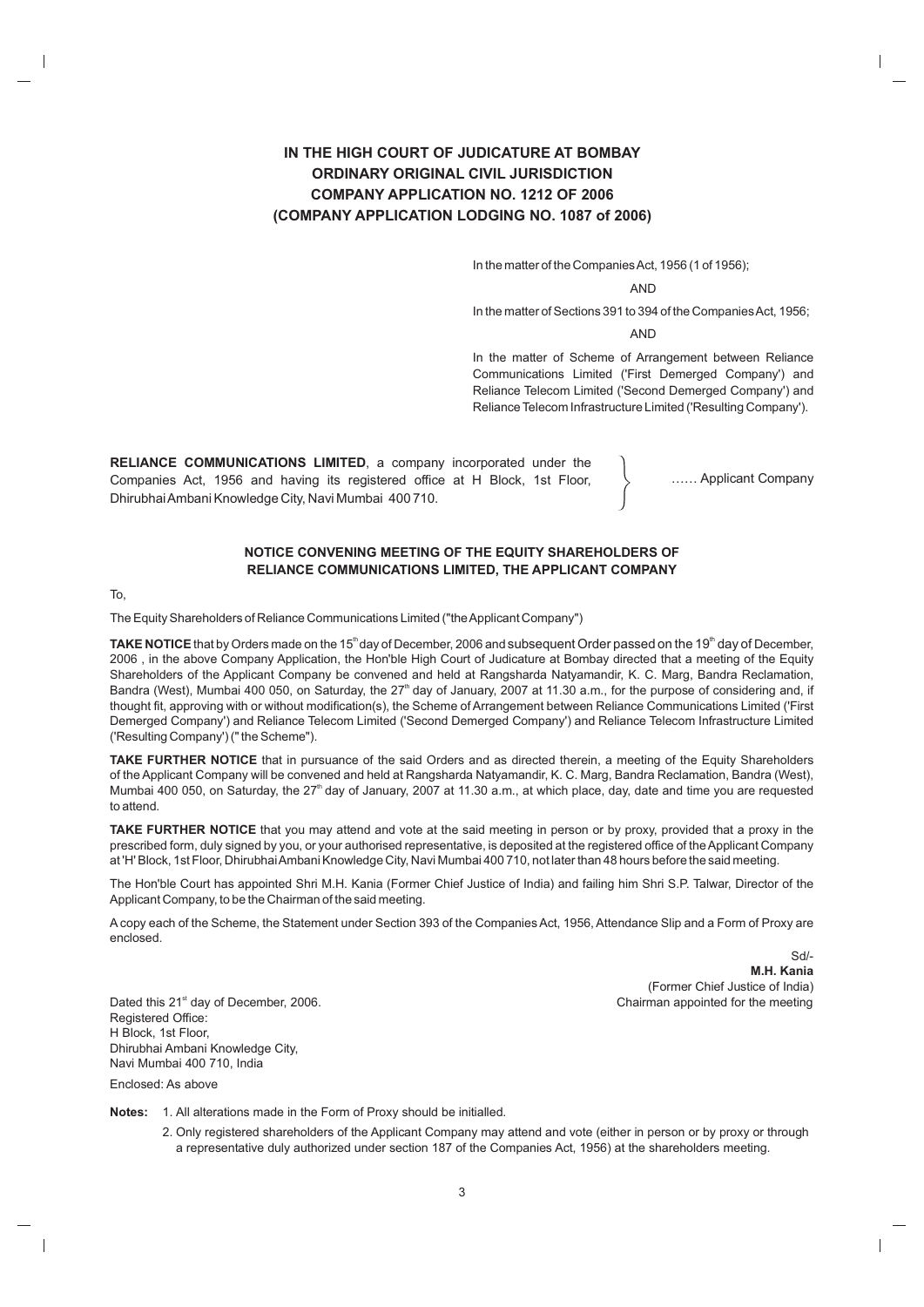### **IN THE HIGH COURT OF JUDICATURE AT BOMBAY ORDINARY ORIGINAL CIVIL JURISDICTION COMPANY APPLICATION NO. 1212 OF 2006 (COMPANY APPLICATION LODGING NO. 1087 of 2006)**

In the matter of the Companies Act, 1956 (1 of 1956);

### AND

In the matter of Sections 391 to 394 of the Companies Act, 1956;

#### AND

In the matter of Scheme of Arrangement between Reliance Communications Limited ('First Demerged Company') and Reliance Telecom Limited ('Second Demerged Company') and Reliance Telecom Infrastructure Limited ('Resulting Company').

**RELIANCE COMMUNICATIONS LIMITED**, a company incorporated under the Companies Act, 1956 and having its registered office at H Block, 1st Floor, Dhirubhai Ambani Knowledge City, Navi Mumbai 400 710.

…… Applicant Company

### **EXPLANATORY STATEMENT UNDER SECTION 393 OF THE COMPANIES ACT, 1956.**

1. Pursuant to the Orders dated the  $15<sup>th</sup>$  day of December, 2006 and subsequent Order dated the  $19<sup>th</sup>$  day of December, 2006 passed by the Hon'ble High Court of Judicature at Bombay, in the Company Application referred to hereinabove, a meeting of the Equity Shareholders of the Applicant Company is convened at Rangsharda Natyamandir, K. C. Marg, Bandra Reclamation, Bandra (West), Mumbai 400050, on Saturday, the  $27<sup>th</sup>$  day of January, 2007 at 11.30 a.m., for the purpose of considering and, if thought fit, approving with or without modification(s), the arrangement embodied in the Scheme of Arrangement between Reliance Communications Limited ('First Demerged Company') and Reliance Telecom Limited ('Second Demerged Company') and Reliance Telecom Infrastructure Limited ('Resulting Company').

### 2. **BACKGROUND OF THE COMPANIES**

#### 2.1. **Reliance Communications Limited**

2.1.1. Reliance Communications Limited (hereinafter referred to as "RCL" or "the First Demerged Company" or "the Applicant Company" or "the Company") was incorporated on the  $15<sup>th</sup>$  day of July, 2004 under the Companies Act, 1956 under the name "Reliance Infrastructure Developers Private Limited". With effect from the  $25<sup>th</sup>$  day of July, 2005, the Company was converted into a public limited company and the word "Private" was deleted from the name of the Company. Subsequently the name of "Reliance Infrastructure Developers Limited" was changed to "Reliance Communication Ventures Limited" with effect from the  $3<sup>rd</sup>$  day of August, 2005 and further the name was again changed to "Reliance Communications Limited" with effect from the  $7<sup>th</sup>$  day of June, 2006.

2.1.2 The Registered Office of the Applicant Company is situated at H Block, 1st Floor, Dhirubhai Ambani Knowledge City, Navi Mumbai 400 710. The Share Capital of RCLas on date is as under:

| <b>Particulars</b>                                         | Rs. in Crore |  |  |  |
|------------------------------------------------------------|--------------|--|--|--|
| <b>Authorised Share Capital</b>                            |              |  |  |  |
| 300,00,00,000 Equity Shares<br>of Rs. 5 each               | 1.500.00     |  |  |  |
| Total                                                      | 1.500.00     |  |  |  |
| <b>Issued, Subscribed &amp; Paid-up Share Capital</b>      |              |  |  |  |
| 204,46,14,990 Equity Shares<br>of Rs. 5 each fully paid-up | 1.022.31     |  |  |  |
| Total                                                      | 1.022.31     |  |  |  |

- 2.1.3 The equity shares of the Applicant Company are listed on the Bombay Stock Exchange Limited and the National Stock Exchange of India Limited. The Global Depositary Receipts of the Applicant Company are listed on the Luxembourg Stock Exchange. There is no change in the share capital structure of the Applicant Company after the above date.
- 2.1.4 The objects of the Applicant Company are set out in the Memorandum of Association. The primary objects are, inter-alia:
	- " a) To carry on and undertake the business of finance, investment, loan and guarantee company and to invest in acquire, subscribe, purchase, hold, sell, divest or otherwise deal in securities, shares, stocks, equity linked securities, debentures, debenture stock, bonds, commercial papers, acknowledgements, deposits, notes, obligations, futures, calls, derivatives, currencies and securities of any kind whatsoever, whether issued or guaranteed by any person, company, firm, body, trust, entity,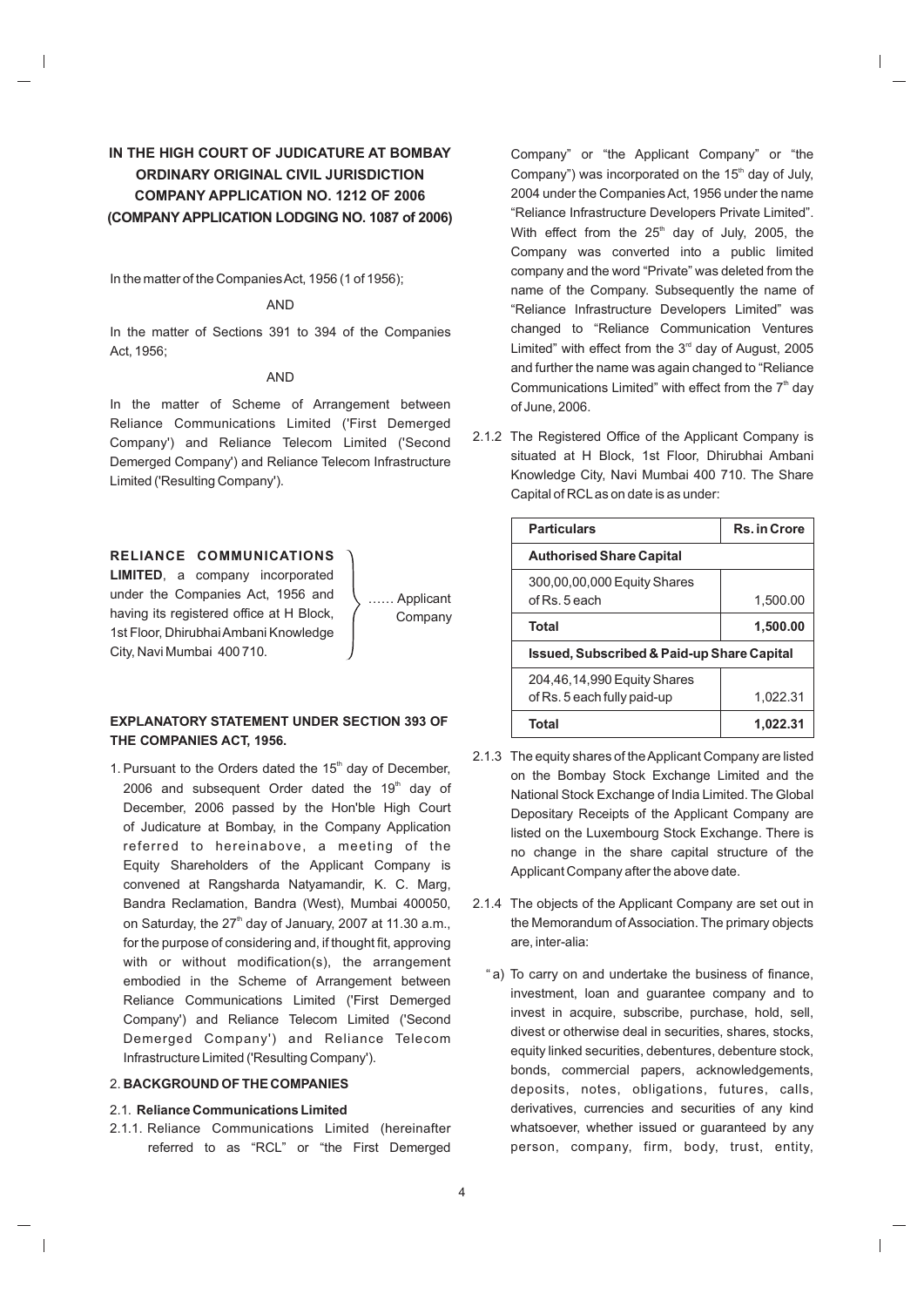government, state, dominion sovereign, ruler, commissioner, public body or authority, supreme, municipal, local or otherwise, whether in India or abroad. The Company will not carry on any activity as per Section 45 1Aof RBI Act, 1934.

- b) To carry on and undertake the business of financial services like financial restructuring / reorganization, investment counseling, portfolio management and all activities and facilities of every description including all those capable of being provided by bankers, stockbrokers, merchant-bankers, investment bankers, portfolio managers, trustees, agents, advisors, consultants, providing other financial or related services and to carry on the activities of hirepurchase, leasing and to finance lease operations of all kinds, purchasing, selling, hiring or letting on hire all kinds of plant and machinery and equipment and to assist in financing of all and every kind and description of hire- purchase or deferred payment or similar transactions and to subsidize, finance or assist in subsidizing or financing the sale and maintenance of any goods, articles or commodities of all and every kind and description upon any terms whatsoever and to purchase or otherwise deal in all forms of movable property including plant and machinery, equipments, ships, aircrafts, automobiles, computers, and all consumer, commercial, medical and industrial items with or without security and to lease or otherwise deal with them including resale thereof, regardless of whether the property purchased and leased is new and/or used and from India or abroad.
- c) To carry on and undertake the business of acting as agent of any person, public or private sector enterprises, financial institutions, banks, central government and state governments and to do financial research, design and preparation of feasibility study reports, project reports and appraisal report in India and abroad.
- d) To carry on, manage, supervise and control the business of telecommunication, infrastructure, telecommunication system, telecommunication network, and telecommunication services of all kinds including and not limited to setting up telephone exchange, coaxial stations, telecommunication lines and cables of every form and description, transmission, emission, reception through various forms, maintaining and operating all types of telecommunication service and providing data programmes and data bases for telecommunication."

2.1.5 The Applicant Company is engaged in the business of providing telecommunication services."

#### 2.2 **Reliance Telecom limited**

- 2.2.1. Reliance Telecom Limited ('RTL" or the " Second Demerged Company") was incorporated on the  $1<sup>st</sup>$  day of March, 1994 in the name and style of "Reliance Telecom Private Limited" under the provisions of the Companies Act, 1956. Subsequently, the name of Reliance Telecom Private Limited was changed to Reliance Telecom Limited on the  $25<sup>th</sup>$  day of November, 1997.
- 2.2.2 The Registered Office of RTL is situated at H Block, 1st Floor, Dhirubhai Ambani Knowledge City, Navi Mumbai 400 710. The Share Capital of RTL as on date is as under

| <b>Particulars</b>                                                              | <b>Rs. in Crore</b> |  |  |
|---------------------------------------------------------------------------------|---------------------|--|--|
| <b>Authorised Share Capital</b>                                                 |                     |  |  |
| 120,000,000 Equity Shares<br>of Rs. 10 each                                     | 120.00              |  |  |
| 100,000,000 Preference Shares<br>of Rs. 10 each                                 | 100.00              |  |  |
| 280,000,000 Unclassified Shares<br>of Rs. 10 each                               | 280.00              |  |  |
| <b>Total</b>                                                                    | 500.00              |  |  |
| Issued, Subscribed and Paid Up Share Capital                                    |                     |  |  |
| 19,930,000 Equity Shares<br>of Rs. 10 each                                      | 19.93               |  |  |
| 45,000,000 1% Non-Convertible<br>Cumulative Preference Shares<br>of Rs. 10 each | 45.00               |  |  |
| <b>Total</b>                                                                    | 64.93               |  |  |

- 2.2.3 The objects of RTL are set out in the Memorandum of Association. The primary objects are, inter-alia:
	- " a) To carry on all kinds of businesses of designers, manufacturers, processors, assemblers, dealers, traders, distributors, importers, exporters, agents consultants, system designers and contractors for erection and commissioning on turn key basis or to deal in any other manner including storing, packing, transporting, converting, repairing, installing, training, servicing, maintenance of all types, varieties and kinds of (i) telephone instruments, inter-coms, accessories and components thereof for telecommunications, (ii) radio communication equipments, like receivers, transmitters, transreceivers, walkie talkie radio relay equipment, point to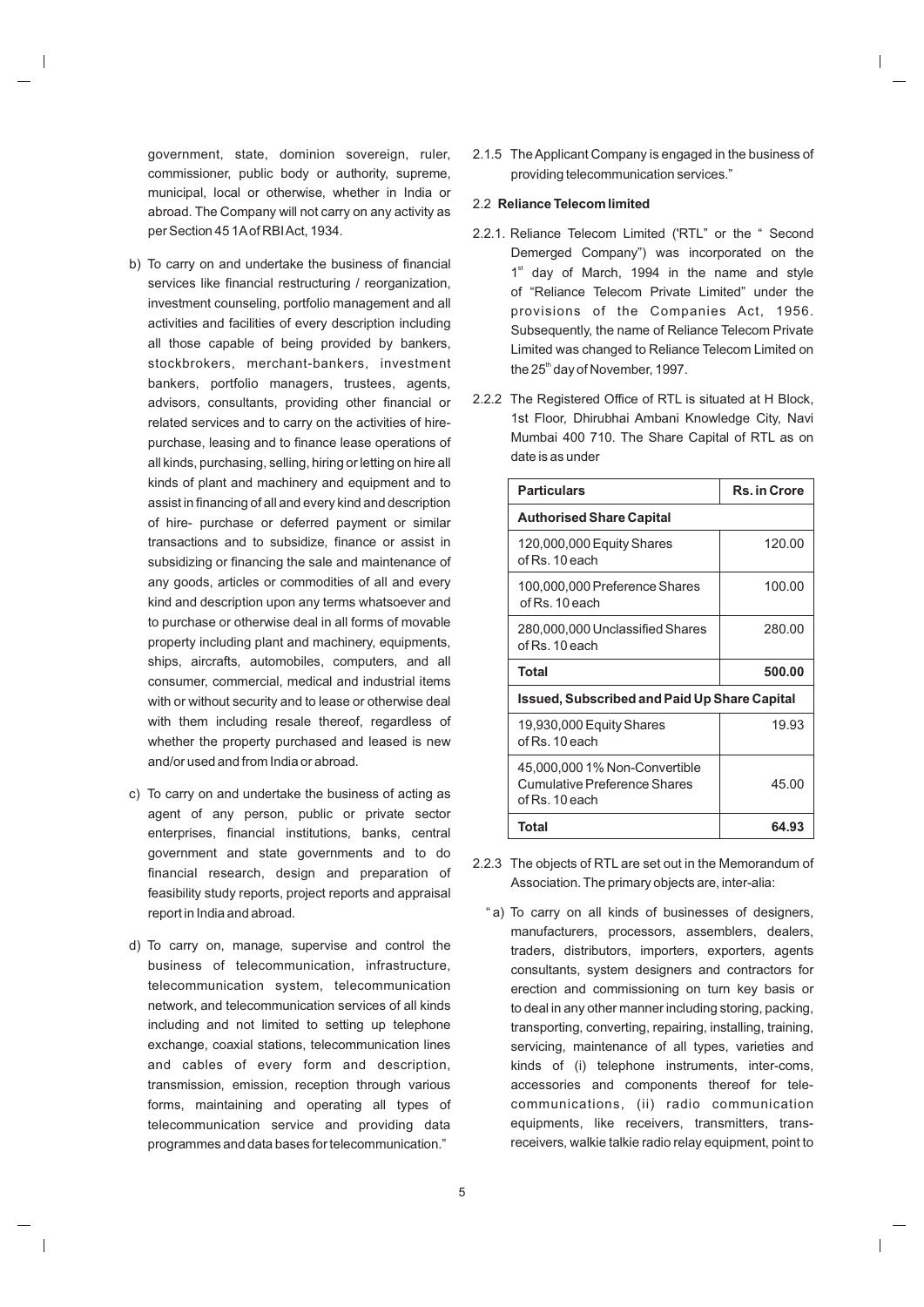point communication equipments, antennas and associated equipment, single channel, multi-channel, fixed frequency, variable frequency, static, mobile, airborne, shipborne, equipments in HF, VHF, UHF and microwave, spectrum, TV Systems, receivers, transmitters, pattern generators and associated equipment, amplifiers, oscillators synthesizers, waveform generating, measuring and associated equipments, sonic, ultrasonic and radio frequency ranging and depth finding sonar and Telemetry coding and data transmission equipments, data acquisition, processing and logging equipments, calculators, computers, mini computers and micro-computers, printers, headers, display terminals, facsimile transmitting and receiving equipments and systems (iii) signaling, telecommunication and control equipments used in roads, railways, ships, aircrafts, ports, airports, railway stations, public places alongwith associated accessories and test rigs (iv) instruments, testing equipments, accessories for repair, maintenance, calibration and standardization of all the above items in laboratories, service centres, processing plants, manufacturing plants and at customers places.

- b) To plan, establish, develop, provide, operate and maintain all types of telecommunication services including, telephone, telex, wireless, data communication telematic and other like forms of communication and to manufacture wireless transmitting and receiving equipments, including radios, television equipments, broadcasting equipments, microphones, amplifiers, loud speakers & telegraphic instruments and equipments and purchase, sell, import, export, repair, renew and deal in all or any of the equipments and parts of the same and also to manufacture the parts and accessories of the said instruments and articles."
- 2.2.4 RTL is engaged in the business of providing telecommunication services.

#### 2.3 **Reliance Telecom Infrastructure Limited**

2.3.1 Reliance Telecom Infrastructure Limited ("RTIL" or "the Resulting Company") was incorporated on the 16<sup>th</sup> day of April, 2001 under the Companies Act, 1956 under the name "Reliance Communications Rajasthan Private Limited". Thereafter the status of the Company was changed to Public Limited and consequently the word "Private" was deleted from its name vide certificate of change of name issued by Asst. Registrar of Companies Maharashtra, Mumbai on the 18 $^{\text{th}}$  day of June, 2004. With effect from the 11 $^{\text{th}}$ day of October, 2006 the name of the company was changed to "Reliance Telecom Infrastructure Limited".

2.3.2 The Registered Office of RTIL is situated at H Block, 1st Floor, Dhirubhai Ambani Knowledge City, Navi Mumbai 400 710. The Share Capital of RTIL as on date is as under:

| <b>Particulars</b>                                    | Rs. in Crore |  |  |  |
|-------------------------------------------------------|--------------|--|--|--|
| <b>Authorised Share Capital</b>                       |              |  |  |  |
| 10,00,50,000 Equity Shares<br>of Rs 10 each           | 100.05       |  |  |  |
| Total                                                 | 100.05       |  |  |  |
| <b>Issued, Subscribed &amp; Paid-up Share Capital</b> |              |  |  |  |
| 50,000 Equity Shares of Rs 10 each                    | 0.05         |  |  |  |
| Total                                                 | 0.05         |  |  |  |

- 2.3.3 The objects of RTIL are set out in the Memorandum of Association. The primary objects are, inter-alia:
	- " a) To plan, establish, develop, provide, operate, manage, maintain, deal, supply, take on lease, give on lease, hire or let on hire and to carry on the business of running (whether under licence or otherwise) telecommunication infrastructure, telecommunication systems, telecommunication networks and telecommunication services, of all kinds, within India as well as outside India, including but not limited to telephony, telex, wireless, data communication, telematic and other like forms of communication, transmission, emission or reception through the agency of electricity or electromagnetism, or light, or otherwise, of signs, signals, writing, images, sounds or intelligence of any nature by wire, radio, optical or other electromagnetic systems whether or not such signs, signals, writing, images, sound or intelligence have been subjected to rearrangement, computation or other processes by any means in the course of their transmission, emission or reception and of all kinds and to carry on all or any of the businesses of building, developing, maintaining, supplying, operating, managing and dealing in services, facilities and infrastructure for communications of all kinds, within India as well as outside India, such as telephony, data transmission, information technology and video services and facilities which incorporate, use, or are used in conjunction with in connection with or ancillary to telecommunication systems or telecommunication apparatus and equipment and to plan, establish, develop, provide, operate, buy, sell, deal in, take on lease, give on lease, hire, let on hire, franchise and maintain all types of telecommunication services including, telephone exchanges, telegraph offices, coaxial stations, microwave stations, landing stations, repeater stations, telecommunications lines, cables,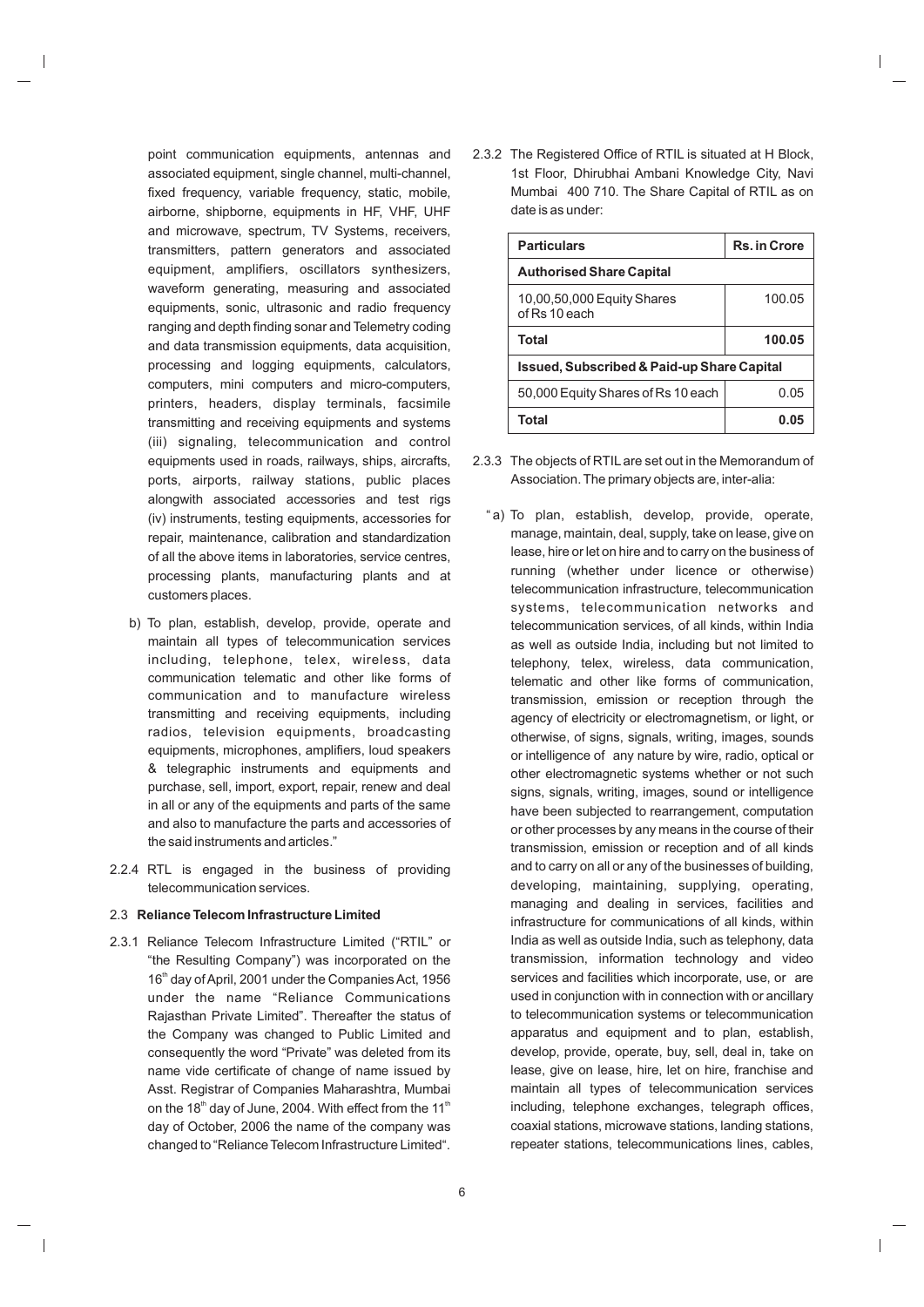submarine cables, subsea cables, dark fibre, right of way, duct space, towers, bandwidth, or any other equipment, plant, machinery connected with design, development, construction, maintenance and operation of telecommunications services and conveniences, within India as well as outside India, which may seem calculated directly or indirectly to advance the interests of the Company and to subsidise, contribute to or otherwise assist or take part in doing any of these things, and/or to join or partner with any other person and/or company and/or acquire any other company or body corporate or collaborate with any organisation or company or with any Governmental authority in doing any of these things.

 b) To design, develop, install, provide, supply, deal, franchise, take on lease, give on lease, hire, let on hire, maintain and operate basic long distance services, cellular and value added telecommunications services, including but not limited to, providing broadband services, Wireless Applications Protocol (WAP)services, ISP services, internet based services, intelligent networks (IN) services, ISDN services, paging services and other value added services, global mobile telecommunications, electronic mail services, e-commerce transactions, globally managed data networks, internet data centres (IDCs), call centers, webstores, data telecom networks, virtual private networks (VPNs), video conferencing, international gateway networks, satellite networks, in India as well as outside India, to meet the demands of the customers, or otherwise as being appropriate from time to time either by way of formation of subsidiaries or Joint Venture Partnerships with Indian or Foreign Partners or otherwise and to establish, maintain, develop, conduct, procure, buy, sell, import, export, trade, or otherwise deal in, or to act as service providers of every kind in the fields of engineering, technology, technical know how, chemical, mechanical, electrical, electronics, civil, industrial, commercial, statistical, financial, accountancy, medical, legal, educational, production, marketing, distribution, materials, personnel, planning, computers, software and software solutions of all kinds, system integration, data processing, multi-media services, direct to home services, entertainment media, cable television services, interactive television services, content for various uses, electronic media, Cellular Mobile Telephone Services (CMTS), National Long Distance Operator Services (NLDO ), Fixed Telephone Services (FTS) , Cable Service Provider, Basic Telephone Services (BTS) with or without the use of Wireless Local Loop(WLL) Technology, VSAT Services, Internet Service Provision (ISP), Global Mobile Personal Communications by Satellite (GMPCS), wireline and wireless systems and other value added services including Paging Services, Radio Paging Service Providers, Public Mobile Radio Trunking Service Provider, DTM, communication methods, telecommunication, basic and cellular telephone, voice mail, internet, electronic mail, data communication services, intranet, internet connectivity, internet telephoning, interconnect and intraface services, applications like tele-banking, tele-medicine, tele-education, tele-trading, e-commerce, e-governance, e-business and system design, kiosks, management information systems and other types of management including spectrum management, social or other value added services like providing end to end integrated solutions, netserv solutions, network connectivity solutions, cost effective solutions, other allied solutions for data transfer, administrative and effective communication.

 $\overline{\phantom{a}}$ 

 $\overline{\phantom{a}}$ 

 c) To carry on the business, buy, sell, deal, take on lease, give on lease, hire, let on hire and otherwise participate in the launching of satellites as well as the provision of all associated services, for communications, Geographical Information Systems (GIS) services, Global Positioning Systems (GPS) services, Satellite Imaging, Remote Sensing for various applications and usage, other commercial use, or otherwise and to promote, seek investment, partner, participate in joint ventures and to invest in such ventures, within India as well as outside India and for similar such projects in the field of telecommunications and to carry on all or any of the businesses of running, operating, managing and supplying data processing and information systems, including videotext, view data and teletext systems and systems utilising, or utilising in, or for the capture, storage, retrieval, processing, conversion, transmission, receipt or presentation of messages and signals including but not limited to, data, sounds and visual images, with the aid of, in conjunction with, or in anyway whatsoever utilising computers or similar equipment and computer programs and databases and to carry on the businesses of operating, managing, supplying and dealing in services and facilities of all kinds which incorporate, use or are used in conjunction with, in connection with, or ancillary to, systems of such descriptions as aforesaid or any of the apparatus and equipment comprised therein and to set up, operate manage, deal, in run the business of professional television /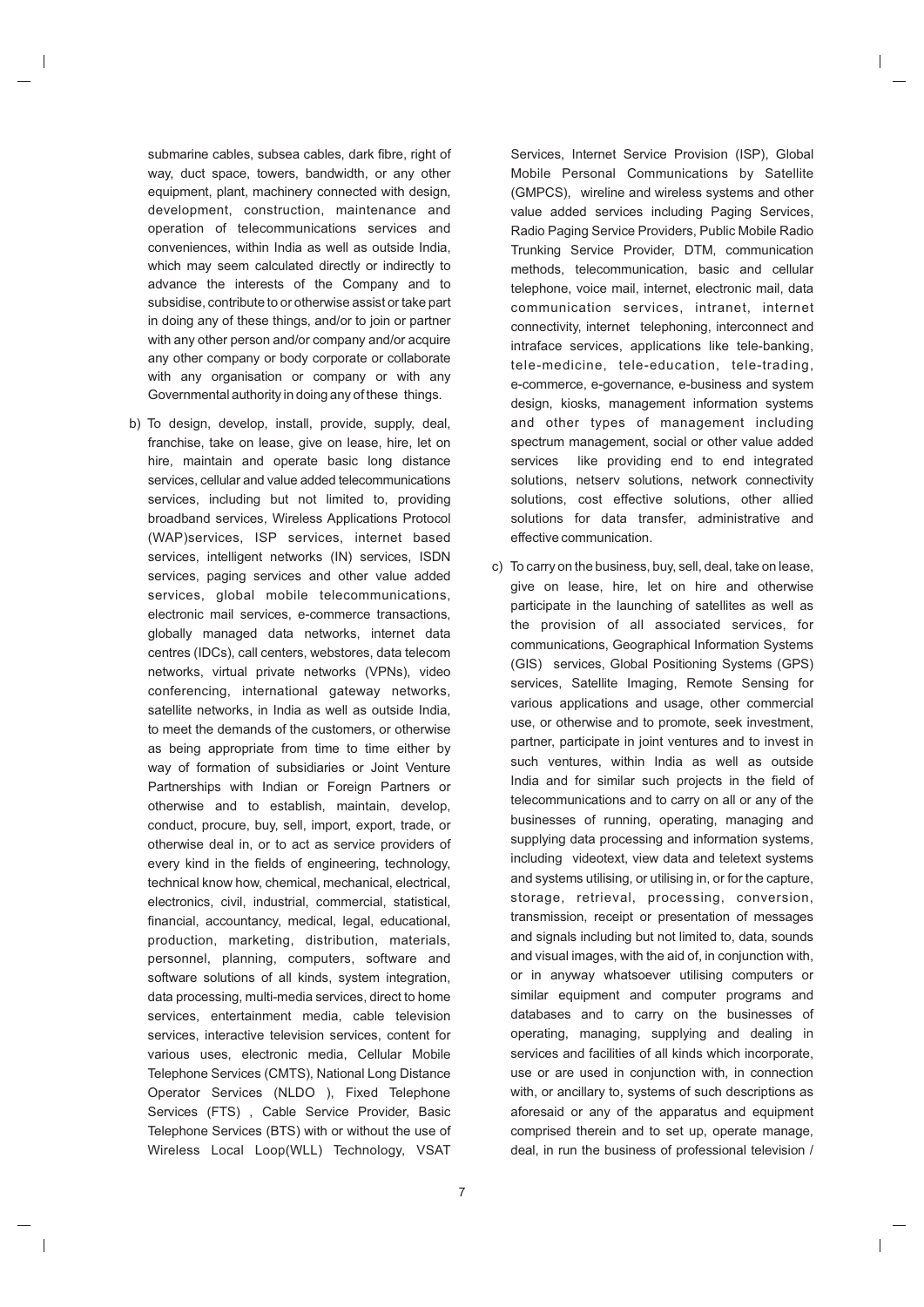cable TV / audio / video / cine studios for production of entertainment shows, sponsored programmes, advertising films, educational films, feature films including transfer of films to video cassettes and to produce TV programmes, TV news coverage, educational programmes, sports coverage and computer software for programmes connected therewith and to import and export programmes for TV networks and other films for exhibition and to pay or earn royalties from TV / film / music shows."

- 2.3.4 RTIL is presently engaged in the business of building and developing Telecom Infrastructure to service other Telecom Operators and for that purpose, the Company has applied for IP-1 Registration with Department of Telecommunications, Government of India, New Delhi.
- 3. RCL and RTL are hereinafter collectively referred to as the Demerged Companies. Other definitions contained in the Scheme will apply to this Explanatory Statement also.
- 4. A copy of the Scheme setting out the terms and conditions of the arrangement between RCL, RTL and RTIL, which has been approved by the Board of Directors of RCL on the 2<sup>nd</sup> day of November, 2006, forms part of this Explanatory Statement.
- 5. The share capital structure of all the companies is set out in Clause 1.2 of the Scheme.
- 6. The pre arrangement equity shareholding pattern of all the Companies forming part of the Scheme is annexed hereto and marked **Annexure A**.
- 7. The details of directors and the manager, if any, of all companies along with their shareholding in the companies forming part of the Scheme are annexed hereto and marked**Annexure B**.

#### 8. **BACKGROUND TO THE ARRANGEMENT**

- 8.1 This Scheme of Arrangement is presented under Sections 391 to 394 of the Companies Act, 1956 for vesting of the Passive Infrastructure (as defined in the Scheme) of Reliance Communications Limited ("the First Demerged Company" or "RCL") and of Reliance Telecom Limited ("the Second Demerged Company" or "RTL"), in Reliance Telecom Infrastructure Limited ("the Resulting Company" or "RTIL"), pursuant to the relevant provisions of the Companies Act, 1956.
- 8.2 RCL, along with Reliance Infocomm Infrastructure Private Limited ("RIIPL"), holds the entire share capital

of RTL. RTIL is a subsidiary of RCL through Reliance Communications Infrastructure Limited ("RCIL") and further RIIPL and RCIL are wholly owned subsidiaries of RCL.

#### 9 **RATIONALE OF THE ARRANGEMENT**

- 9.1 Telecommunications and other information and communication technologies play an increasingly important role in the growth of an economy. Considering this, various countries have put in place mechanisms to lower barriers of entry, so that the customers can choose among competing telecommunications service providers.
- 9.2 In order to do so, the telecommunications service providers should be in a position to access certain key infrastructure facilities at reasonable terms, so that they can roll out their networks quickly and efficiently. Furthermore, duplication of these facilities is uneconomic and undesirable. There has been increasing resistance regarding the duplication of support structures. It is not in the public interest to have multiple sets of poles or towers on streets or to have roads being dug up continually to accommodate multiple sets of underground ducts. It is also more economically efficient to share the costs of existing support structures than to duplicate this investment. In view of this, the Ministry of Communications and Information Technology ("the Ministry") of the Government of India may make the sharing of infrastructure between various operators mandatory.
- 9.3 In the interim, the Ministry has recently announced that certain mobile operators can commence sharing of their infrastructure, particularly, the Wireless and Broadcast Towers ("Towers"). This has been an outcome of a joint project viz. Project MOST (Mobile Operators' Shared Towers) launched by certain CDMA and GSM mobile service providers (including RCL and RTL) operating in India. The project aims to substantially bring down costs of setting up new towers, de-clutter the country's skyline and reduce call-drops.
- 9.4 To evolve a structure for more effective participation in Project MOST, it is considered appropriate to consolidate the Passive Infrastructure, including Towers, in a distinct company and, thereby, create distinct corporate identity for carrying on the business of providing Passive Infrastructure.
- 9.5 Accordingly, it has been decided that the Passive Infrastructure, currently owned by RCL and RTL be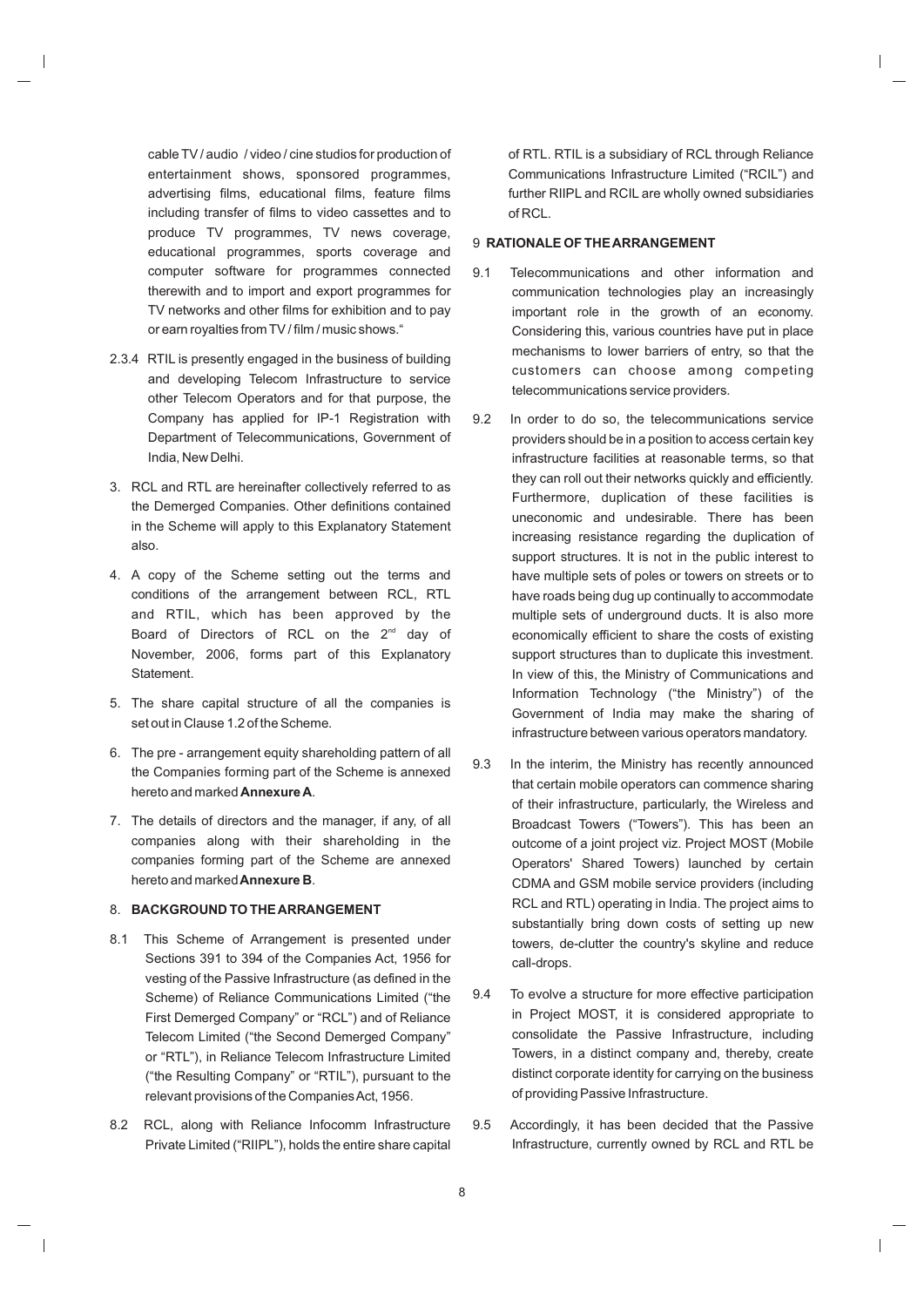vested in RTIL, subject to a right of RCL and RTL to use the Towers for the purposes of their business, without any obligation to pay for the same or on payment of such charges as may be reasonable and acceptable to RCLand RTL. The main objects of RTIL are to provide full array of infrastructure services to wireless communications operators, which would include the construction, maintenance, and leasing out of the communication towers.

- 9.6 The above demerger into RTIL reflects the global trend of segregating the telecommunication services and telecommunication infrastructure business, with a view to adopting the best management practices, establish highest operational standards, provide best-in-class value proposition to other wireless service providers, and also to identify separately the actual economic value-add arising out of Passive Infrastructure business and telecommunication service businesses.
- 9.7 As a result of the proposed Demerger the Passive Infrastructure Business of RCL and RTL, including in particular the assets constituting infrastructure capable of being used by wireless service providers other than RCL and RTL viz. the ducts and unlit fiber optic cables and associated equipments forming part of about 80,000 kms nationwide fiber optic cable network and more than 12,000 Towers, including Towers under construction, and otherwise acquired shall be consolidated in RTIL.
- 9.8 The management of RCL, RTL and RTIL believe that the Scheme of Arrangement would benefit the respective companies and other stake holders of respective companies on account of the following reasons:
- 9.8.1 Reduced set-up and operating costs resulting in cost efficiency coupled with a greater financial flexibility;
- 9.8.2 Segregation of the business of providing telecommunication services and the business of providing the Passive Infrastructure facilities, thereby enabling the companies to concentrate on its core business activities;
- 9.8.3 Improved quality of services to its customers by establishing highest service standards through operational agreements; and
- 9.8.4 Promote high valued standalone business by conversion of cost-centric assets to revenue-centric ones by sharing of the Passive Infrastructure of the Resulting Company with other wireless service providers operating in the same field.

### 10. **SALIENT FEATURES OF THE SCHEME**

### 10.1 **The Scheme envisages the following:-**

- 10.1.1 Demerger of Passive Infrastructure assets of RCL and RTLin RTIL;
- 10.1.2 Accounting treatment in the books of concerned Companies.
- 10.1.3 Other matters related or incidental to the above.

#### 10.2 **The salient features of the Scheme are as follows:-**

- 10.2.1 With effect from the effective date, the Passive Infrastructure of the Demerged Companies shall be transferred and vested into the Resulting Company.
- 10.2.2 Since RTIL and RTL are the subsidiaries of RCL and the Scheme is intended to restructure within the group of companies controlled by RCL, the holding of assets constituting Passive Infrastructure in a more efficient manner consistent with the diverse needs of business and does not involve any movement of assets or liabilities to any company outside the group controlled by RCL, no shares shall be required to be issued by RTIL pursuant to the Scheme.
- 10.2.3 The Scheme also provides for accounting treatment in the books of the Demerged Companies in respect of the assets transferred pursuant to the Scheme and valuation of investments of the Demerged Companies as may be considered appropriate by their respective Board of Directors to reflect their fair values and the accounting treatment thereof. The Scheme also provides for the accounting treatment in the books of the Resulting Company in respect of the assets transferred pursuant to the Scheme.
- 10.2.4 Pursuant to the Scheme, all the employees of the Demerged Companies, engaged in or in relation to the Passive Infrastructure, in service on the Effective Date shall become the employees of the Resulting Company.
- 10.2.5 As regards the costs, the Scheme provides that all costs, charges, taxes including duties and levies and all other expenses incurred in connection with implementation of this Scheme shall be borne by RTIL.

**The features set out above being only the salient features of the Scheme, the members are requested to read the entire text of the Scheme to get fully acquainted with the provisions thereof.**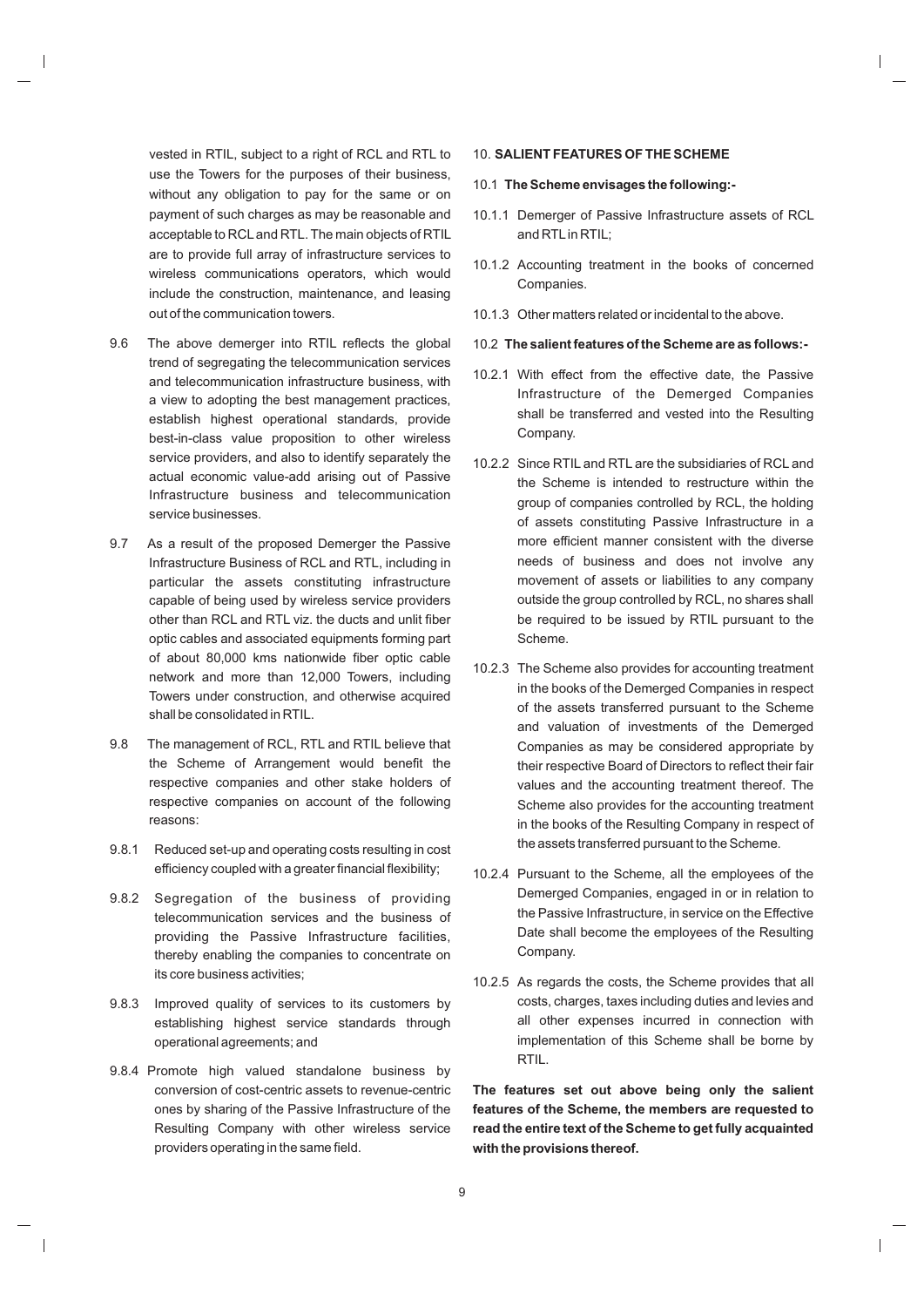- 11. The rights and interests of the members and the creditors of RCL, RTL and RTIL will not be prejudicially affected by the Scheme. RCL will be able to meet and pay its debts as and when they arise.
- 12. The Scheme of Arrangement was approved by the Board of Directors of the Applicant Company on the  $2^{nd}$  day of November, 2006.
- 13. No investigation proceedings have been instituted or are pending in relation to the Applicant Company under Sections 235 to 250Aof the Act.
- 14. On the Scheme of Arrangement being approved as per the requirements of Section 391 of the Act, the Applicant Company, RTL and RTIL will seek the sanction of the Hon'ble High Court of Judicature at Bombay.
- 15. The Applicant Company is not a subsidiary of RTL or RTIL in any manner whatsoever as provided in Section 4 of the Companies Act, 1956.
- 16. The Financial position of the Applicant Company will not be adversely affected by the Scheme. The financial position of Applicant Company will continue to remain strong and it will be able to meet and pay its debts as and when they arise.
- 17. The Applicant Company has received no objection letters from all the Stock Exchanges' where the equity shares of the Applicant Company are listed.
- 18. The Scheme provides that in the event of any of the sanctions and approvals referred to in the Scheme not being obtained and / or the Scheme not being sanctioned by the Hon'ble High Court of Judicature at Bombay or such other competent authority and / or the Order sanctioning the Scheme not being passed by the Hon'ble High Court of Judicature at Bombay before the 31<sup><sup>st</sup> day of</sup> March, 2007 or within such further period or periods as may be agreed upon between RCL, RTL and RTIL by their Board of Directors, the Scheme shall stand revoked, cancelled and be of no effect, save and except in respect of any act or deed done prior thereto as is contemplated under the Scheme or as to any rights and / or liabilities which might have arisen or accrued pursuant thereto and which shall be governed and be preserved or worked out as is specifically provided in the Scheme or as may otherwise arise in law. Further, in such an event, each party to the Scheme shall bear and pay its respective costs, charges and expenses for and or in connection with the Scheme.
- 19. The directors and managers, if any, of the Applicant Company, RTL and RTIL may be deemed to be concerned and/or interested in the Scheme only to the extent of their shareholding in the Companies, or to the extent the said directors are common directors in the

Companies, or to the extent the said directors are the partners, directors, members of the companies, firms, association of persons, bodies corporate and/or trustee(s), beneficiary of trust that hold shares in any of the Companies.

- 20. There would be no change in the shareholding pattern and / or capital structure of the Applicant Company, RTL and RTIL post arrangement since no shares are to be issued pursuant to the Scheme either to the Demerged Companies or to their respective shareholders.
- 21. Inspection of the following documents may be had at the Registered Office of the Applicant Company upto one day prior to the date of the meeting between 11.00 a.m. and 4.00 p.m. on all working days (except Saturdays):
	- (a) Certified copy of the Orders dated the  $15<sup>th</sup>$  day of December, 2006 and subsequent order dated the 19<sup>th</sup> day of December, 2006 of the High Court of Judicature at Bombay, passed in Company Application No. 1212 of 2006 (COMPANY APPLICATION LODGING No. 1087 of 2006), directing the convening of the meeting of the Equity Shareholders of the Applicant Company.
	- (b) Scheme of Arrangement.
	- (c) Memorandum and Articles of Association of the Applicant Company, RTLand RTIL.
	- (d) Latest Audited accounts of the Applicant Company, RTLand RTIL.
	- (e) No objection letters to the Scheme received from the Bombay Stock Exchange Limited and the National Stock Exchange of India Limited dated November 28, 2006 and December 4, 2006 respectively.

This statement may be treated as an Explanatory Statement under Section 393 of the Companies Act, 1956. Acopy of the Scheme and Explanatory Statement may be obtained from the Registered Office of the Applicant Company and / or at the office of the Advocates for the Applicant Company, M/s Rajesh Shah & Co, 16, Oriental Building, 30, Nagindas Master Road, Flora Fountain, Mumbai 400 001.

Sd/-

**M.H. Kania** (Former Chief Justice of India) Chairman appointed for the meeting

Dated this 21<sup>st</sup> day of December, 2006. Registered Office: 'H' Block, 1st Floor, Dhirubhai Ambani Knowledge City, Navi Mumbai 400 710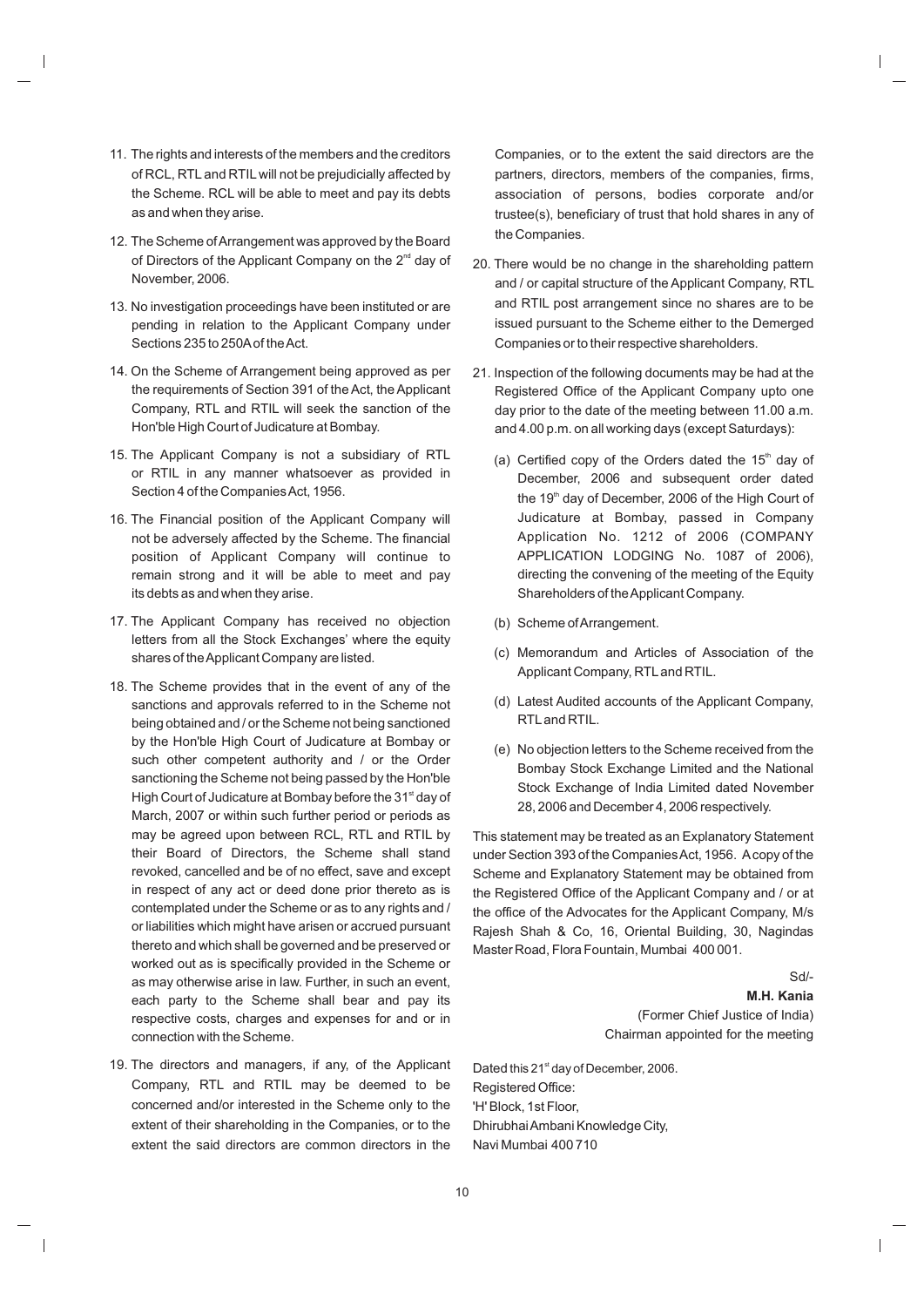### **SCHEME OF ARRANGEMENT**

### **BETWEEN**

| Reliance Communications : The First Demerged<br>Limited | Company                        |
|---------------------------------------------------------|--------------------------------|
| AND                                                     |                                |
| Reliance Telecom<br>Limited                             | The Second Demerged<br>Company |
| AND                                                     |                                |
| Reliance Telecom<br>Infrastructure Limited              | The Resulting<br>Company       |

### **PREAMBLE**

#### (A) **Purpose of the Scheme**

1. This Scheme of Arrangement is presented under Sections 391 to 394 of the Companies Act, 1956 for vesting of the Passive Infrastructure (as defined hereinafter) of Reliance Communications Limited ("the First Demerged Company" or "RCL") and of Reliance Telecom Limited ("the Second Demerged Company" or "RTL"), in Reliance Telecom Infrastructure Limited ("the Resulting Company" or "RTIL"), pursuant to the relevant provisions of the Companies Act, 1956.

RCL, along with Reliance Infocomm Infrastructure Private Limited ("RIIPL"), holds the entire share capital of RTL. RTIL is a subsidiary of RCL through Reliance Communications Infrastructure Limited ("RCIL") and further RIIPL and RCIL are wholly owned subsidiaries of RCL.

Hereinafter, the First Demerged Company and Second Demerged Company are collectively referred to as "the Demerged Companies".

2. This Scheme also provides for various other matters consequential or otherwise integrally connected therewith.

### (B) **Rationale for the Scheme**

- 1. Telecommunications and other information and communication technologies play an increasingly important role in the growth of an economy. Considering this, various countries have put in place mechanisms to lower barriers of entry, so that the customers can choose among competing telecommunications service providers.
- 2. In order to do so, the telecommunications service providers should be in a position to access certain

key infrastructure facilities at reasonable terms, so that they can roll out their networks quickly and efficiently. Furthermore, duplication of these facilities is uneconomic or undesirable. There has been increasing resistance regarding the duplication of support structures. It is not in the public interest to have multiple sets of poles or towers on streets or to have roads being dug up continually to accommodate multiple sets of underground ducts. It is also more economically efficient to share the costs of existing support structures than to duplicate this investment. In view of this the Ministry of Communications and Information Technology ("the Ministry") of the Government of India may make the sharing of infrastructure between various operators mandatory.

- 3. In the interim, the Ministry has recently announced that certain mobile operators can commence sharing of their infrastructure, particularly, the Wireless and Broadcast Towers ("Towers"). This has been an outcome of a joint project viz. Project MOST (Mobile Operators' Shared Towers) launched by certain CDMA and GSM mobile service providers (including RCL and RTL) operating in India. The project aims to substantially bring down costs of setting up new towers, de-clutter the country's skyline and reduce call-drops.
- 4. To evolve a structure for more effective participation in Project MOST, it is considered appropriate to consolidate the Passive Infrastructure, including Towers, in a distinct company and, thereby, create distinct corporate identity for carrying on the business of providing Passive Infrastructure.
- 5. Accordingly, it has been decided that the Passive Infrastructure, currently owned by RCL and RTL be vested in RTIL, subject to a right of RCL and RTL to use the Towers for the purposes of their business, without any obligation to pay for the same or on payment of such charges as may be reasonable and acceptable to RCL and RTL. The main objects of RTIL are to provide full array of infrastructure services to wireless communications operators, which would include the construction, maintenance, and leasing out of the communication towers.
- 6. The above demerger into RTIL reflects the global trend of segregating the telecommunication services and telecommunication infrastructure business, with a view of adopting the best management practices, establish highest operational standards, provide best in class value proposition to other wireless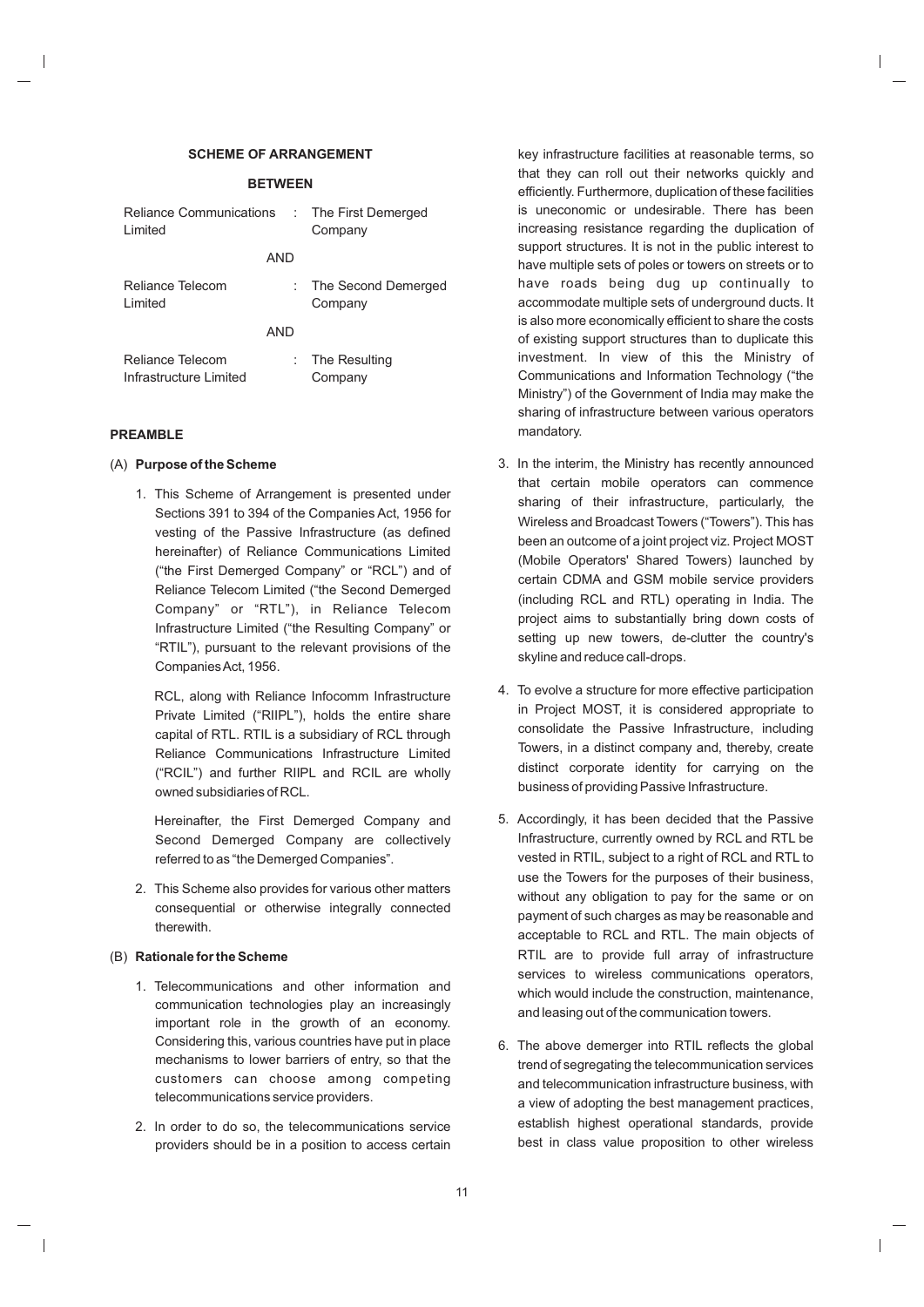service providers, and also to identify separately the actual economic value add arising out of Passive Infrastructure business and telecommunication services businesses.

- 7. As a result of the proposed Demerger the Passive Infrastructure Business of RCL and RTL, including in particular the assets constituting infrastructure capable of being used by wireless service providers other than RCL and RTL viz. the ducts and unlit fiber optic cables and associated equipments forming part of about 80,000 kms nationwide fiber optic cable network and more than 12,000 Towers, including Towers under construction, shall be consolidated in RTIL.
- 8. The management of RCL, RTL and RTIL believe that the Scheme of Arrangement would benefit the respective companies and other stake holders of respective companies on account of the following reasons:
- a) Reduced set-up and operating costs resulting in cost efficiency coupled with a greater financial flexibility;
- b) Segregation of the business of providing telecommunication services and the business of providing the Passive Infrastructure facilities, thereby enabling the companies to concentrate on its core business activities;
- c) Improved quality of services to its customers by establishing highest service standards through operational agreements; and
- d) Promote high valued standalone business by conversion of cost-centric assets to revenue-centric ones by sharing of the Passive Infrastructure of the Resulting Company with other wireless service providers operating in the same field.

### (C) **Parts of the Scheme**

The Scheme is divided into the following parts:

- A) **PART 1** deals with the Definitions and Share Capital;
- B) **PART 2** deals with the Demerger of Passive Infrastructure of RCLand RTLin RTIL;
- C) **PART 3** deals with the Issue of shares and Accounting Treatment in Books of the Demerged Companies and Resulting Company;
- D) **PART 4** deals with the General Clauses, Terms and Conditions; and
- E) **PART 5** deals with Other Terms and Conditions.

### **PART 1**

### **DEFINITIONS AND SHARE CAPITAL**

### 1.1 **DEFINITIONS**

In this Scheme of Arrangement (as defined hereunder), unless inconsistent with the subject or context, the following expressions shall have the following meaning:

- 1.1.1 **"Act" or "The Act"** means the Companies Act, 1956, or any statutory modification or re-enactment thereof for the time being in force;
- 1.1.2 **"Court" or "High Court"** means the High Court of Judicature at Bombay and shall include the National Company Law Tribunal, if applicable;
- 1.1.3 **"Demerged Companies"** means RCL and RTL collectively;
- 1.1.4 **"Effective Date"** means the date on which the certified copy of the Order of the High Court of Judicature at Bombay sanctioning the Scheme of Arrangement is filed with the Registrar of Companies, Maharashtra, Mumbai;
- 1.1.5 **"Free Reserves"** means uncommitted reserves, not being capital reserves, available without limitation for all purposes including declaration of dividends and bonus shares;
- 1.1.6 **"RCL" or "First Demerged Company"** means Reliance Communications Limited, a company incorporated under the Companies Act, 1956, and having its registered office at H Block, 1st Floor, Dhirubhai Ambani Knowledge City, Navi Mumbai 400 710;
- 1.1.7 **"RTIL" or "Resulting Company"** means Reliance Telecom Infrastructure Limited, a company incorporated under the Companies Act, 1956, and having its registered office at H Block, 1st Floor, Dhirubhai Ambani Knowledge City, Navi Mumbai 400 710;
- 1.1.8 **"RTL" or "Second Demerged Company"** means Reliance Telecom Limited, a company incorporated under the Companies Act, 1956, and having its registered office at H Block, 1st Floor, Dhirubhai Ambani Knowledge City, Navi Mumbai 400 710;
- 1.1.9 **"Passive Infrastructure"** comprises of wireless and broadcast towers used for the purpose of hosting and assisting in the operation of plant and equipment ("active infrastructure") used for transmitting telecommunication signals, being towers owned and operated by RCL and RTL situated in India, and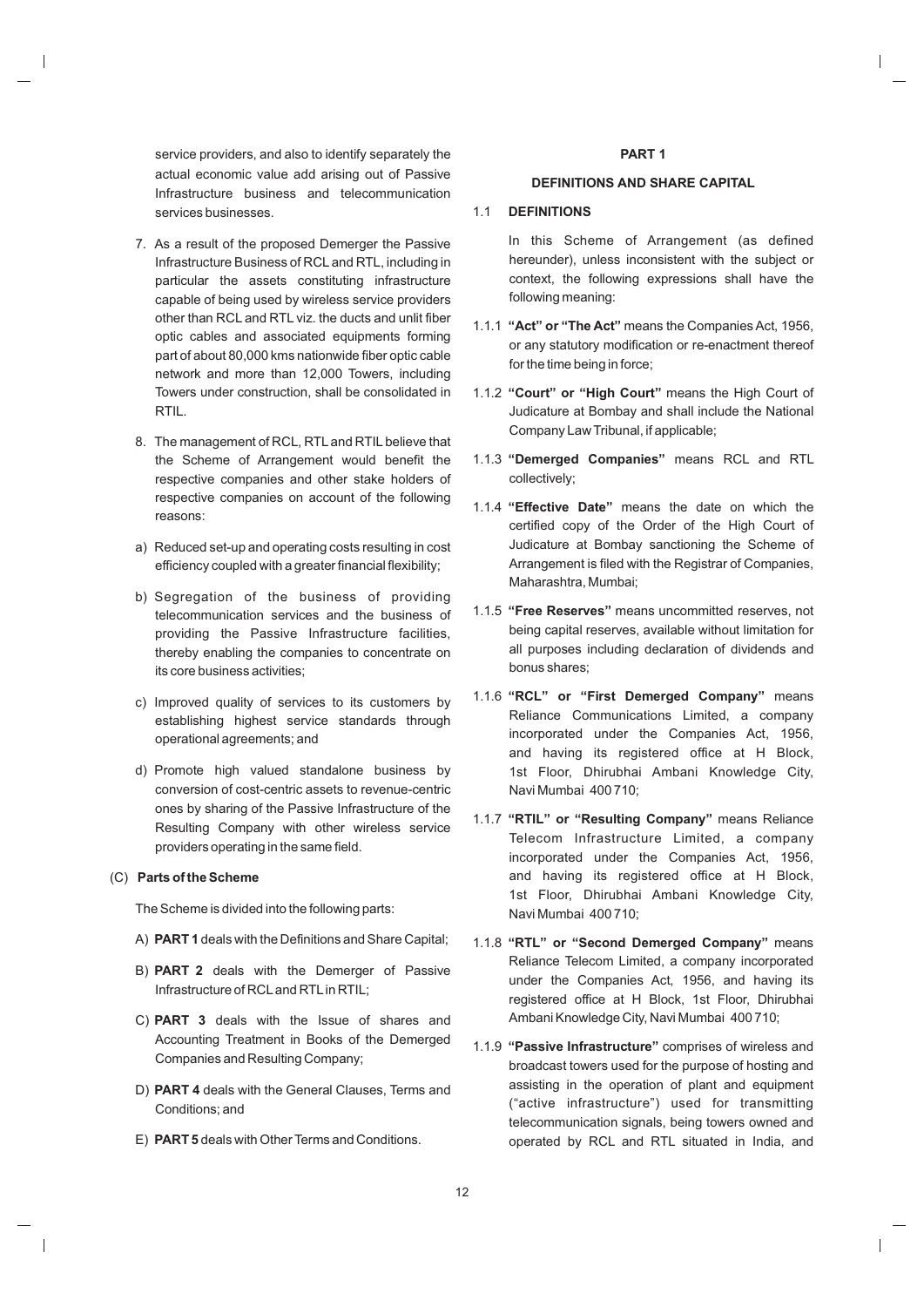includes the towers under construction or otherwise being transferred to RCL and / or RTL; all rights, titles, deposits, and interests over the land on which such towers have been or are proposed to be constructed or erected or installed; and all plant and equipment recognized by the wireless communication operators as forming part of the Passive Infrastructure including in particular the electrical power connections and such other rights, permissions or approvals, whether from government bodies or otherwise, which may be necessary or deemed to be necessary, utilities, engine alternators and power back up equipments, all associated civil and electrical structures, as also the mobile towers but exclusive of the right of RCL and RTL to use the towers for the purposes of their business, at such terms and conditions as the Board of Directors of respective companies may find reasonable and appropriate.

Explanation: In case of any doubt regarding whether any particular asset forms a part of the Passive Infrastructure or otherwise, the same shall be resolved mutually by the Board of Directors of the Demerged Companies and the Resulting Company;

1.1.10 **"Scheme" or "the Scheme" or "this Scheme"** means this Scheme of Arrangement in its present form as submitted to the Honorable High Court of Judicature at Bombay or this Scheme with such modification(s), if any made, as per Clause 5.2 of the Scheme;

> All terms and words not defined in this Scheme shall, unless repugnant or contrary to the context or meaning thereof, have the same meaning prescribed to them under the Act, the Securities Contract Regulation Act, 1956, the Depositories Act, 1996 and other applicable laws, rules, regulations, bye-laws, as the case may be or any statutory modification or reenactment thereof from time to time.

### 1.2 **SHARE CAPITAL**

1.2.1 The authorized, issued, subscribed and paid-up share capital of the First Demerged Company as on September 30, 2006 is as under:

| <b>Share Capital</b>                         | <b>Rupees in Crore</b> |
|----------------------------------------------|------------------------|
| <b>Authorized Share Capital</b>              |                        |
| 300,00,00,000 Equity Shares                  |                        |
| of Rs. 5 each                                | 1,500.00               |
| Total                                        | 1,500.00               |
| Issued, subscribed and paid-up Share Capital |                        |
| 204,46,14,990 Equity Shares of               |                        |
| Rs. 5 each                                   | 1.022.31               |
| Total                                        | 1.022.31               |

1.2.2 The authorized, issued, subscribed and paid-up share capital of the Second Demerged Company as on September 30, 2006 is as under:

| <b>Share Capital</b>                               | <b>Rupees in Crore</b> |  |  |  |
|----------------------------------------------------|------------------------|--|--|--|
| <b>Authorized Share Capital</b>                    |                        |  |  |  |
| 12,00,00,000 Equity Shares<br>of Rs. 10 each       | 120.00                 |  |  |  |
| 10,00,00,000 Preference Shares<br>of Rs. 10 each   | 100.00                 |  |  |  |
| 28,00,00,000 Unclassified Shares<br>of Rs. 10 each | 280.00                 |  |  |  |
| Total                                              | 500.00                 |  |  |  |
| Issued, subscribed and paid-up Share Capital       |                        |  |  |  |
| 1,99,30,000 Equity Shares<br>of Rs. 10 each        | 19.93                  |  |  |  |
| 4,50,00,000 Preference Shares<br>of Rs. 10 each    | 45.00                  |  |  |  |
| Total                                              | 64.93                  |  |  |  |

The entire share capital of the Second Demerged Company is held by the First Demerged Company along with RIIPLand other nominee shareholders.

1.2.3 The authorized, issued, subscribed and paid-up share capital of the Resulting Company as on September 30, 2006 is as under:

| <b>Share Capital</b>                         | <b>Rupees in Crore</b> |
|----------------------------------------------|------------------------|
| <b>Authorized Share Capital</b>              |                        |
| 50,000 Equity shares<br>of Rs. 10 each       | 0.05                   |
| Total                                        | 0.05                   |
| Issued, subscribed and paid-up Share Capital |                        |
| 50,000 Equity shares                         |                        |
| of Rs. 10 each                               | 0.05                   |
| Total                                        | 0.05                   |

RCIL, a wholly owned subsidiary of the First Demerged Company, holds 99% of the paid-up share capital of the Resulting Company.

Subsequent to the above date, but on or before the Effective Date, the Resulting Company shall make additional issuance of its shares to the existing shareholders aggregating to Rs. 100 crores, such that there is no change in its existing shareholding pattern.

### 1.3 **DATE OF TAKING EFFECT AND OPERATIVE DATE**

The Scheme set out herein in its present form or with any modification(s) approved or imposed or directed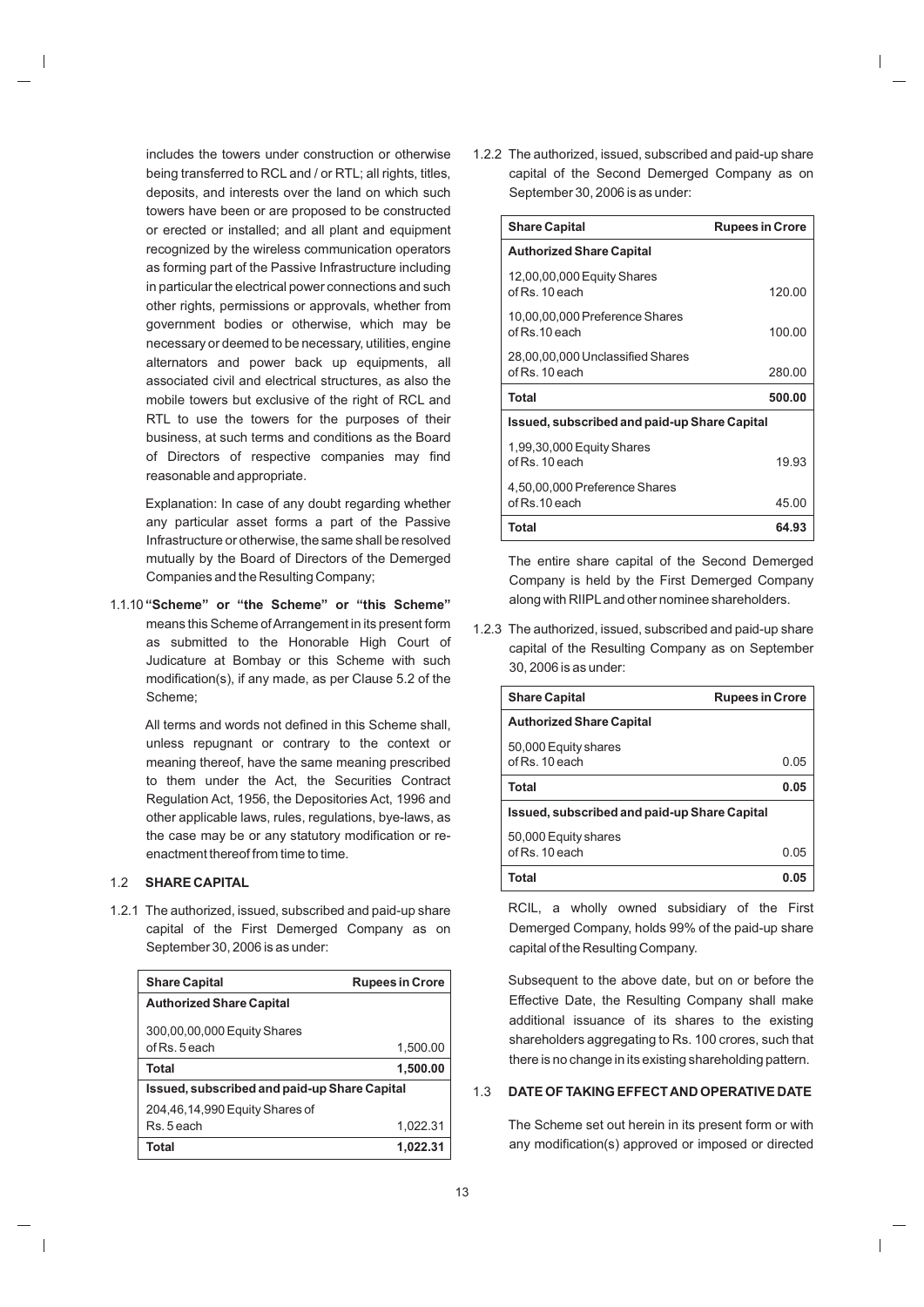by the High Court or made as per Clause 5.2 of the Scheme, shall be effective and operative from the Effective Date.

#### **PART 2**

### **DEMERGER OF PASSIVE INFRASTRUCTURE OF RCL AND RTL INTO RTIL**

### 2 **TRANSFER AND VESTING OF PASSIVE INFRASTRUCTURE OF THE DEMERGED COMPANIES INTO THE RESULTING COMPANY**

2.1 On the Scheme becoming effective, the Passive Infrastructure of the Demerged Companies shall under the provisions of Sections 391 to 394 and all other applicable provisions of the Act and without any further act, instrument, deed, matter or thing, stand transferred to and vested in and / or be deemed to be transferred to and vested in the Resulting Company, so as to become the business, assets and properties of the Resulting Company along with all the rights, titles, and interests of the Demerged Companies therein, free from any charges and encumbrances, subject however to the rights retained by the Demerged Companies and accepted by the Board of Directors of the Resulting Company.

#### **PART 3**

### **ISSUE OF SHARES AND ACCOUNTING TREATMENT IN THE BOOKS OF THE DEMERGED COMPANIES AND RESULTING COMPANY**

### 3.1 **ISSUE OF SHARES**

3.1.1 RTIL and RTL are the subsidiaries of RCL. The Scheme is intended to restructure within the group of companies controlled by RCL, the holding of assets constituting Passive Infrastructure in a more efficient manner consistent with the diverse needs of business and does not involve any movement of assets or liabilities to any company outside the group controlled by RCL. Hence, the Resulting Company shall not be required to issue any shares or pay any consideration to any of the Demerged Companies or to their shareholders.

### 3.2 **ACCOUNTING TREATMENT IN THE BOOKS OF RESULTING COMPANY**

- 3.2.1 Upon the Scheme becoming effective, the Resulting Company shall record the Passive Infrastructure at their respective fair values as on the Effective Date.
- 3.2.2 The Resulting Company will credit an amount equal to the fair values of Passive Infrastructure as General Reserve, which shall constitute Free Reserves available for all purposes as Resulting Company at its own discretion considers proper including in particular for off-setting any Additional Depreciation that may be charged by the Resulting Company.

Explanation: Additional Depreciation means depreciation provided, charged or suffered by the Resulting Company on the respective assets transferred by the Demerged Companies under the Scheme in excess of that which would be chargeable on the original book value of these assets as if there had been no revaluation or transfer of these assets pursuant to the Scheme of Amalgamation and Arrangement of Infocomm Group companies sanctioned by the Bombay High Court and the Gujarat High Court of on July 21, 2006 and July 18, 2006 respectively and / or under this Scheme.

### 3.3 **IN THE BOOKS OF THE DEMERGED COMPANIES**

3.3.1 Upon the Scheme becoming effective (a) RCL shall revalue all or such of its existing investments, as it considers relevant and appropriate, including in particular the investments in RTIL held through RCIL, at their respective fair values; and (b) RCL shall recognize the difference between the book value of the investments and the fair value of the investments, arising on account of Clause 3.3.1.(a) above, as Reserve for Business Restructuring, available to meet the increased depreciation, costs, expenses, and losses, including on account of impairment of or writedown of assets which may be suffered by the Demerged Companies, pursuant to this Scheme or otherwise in course of its business or in carrying out such restructuring of operations of the Demerged Companies or any of its subsidiaries, as the Demerged Companies consider necessary or appropriate. Such Reserve for Business Restructuring shall be arising out of this Scheme and shall not be considered as a reserve created by the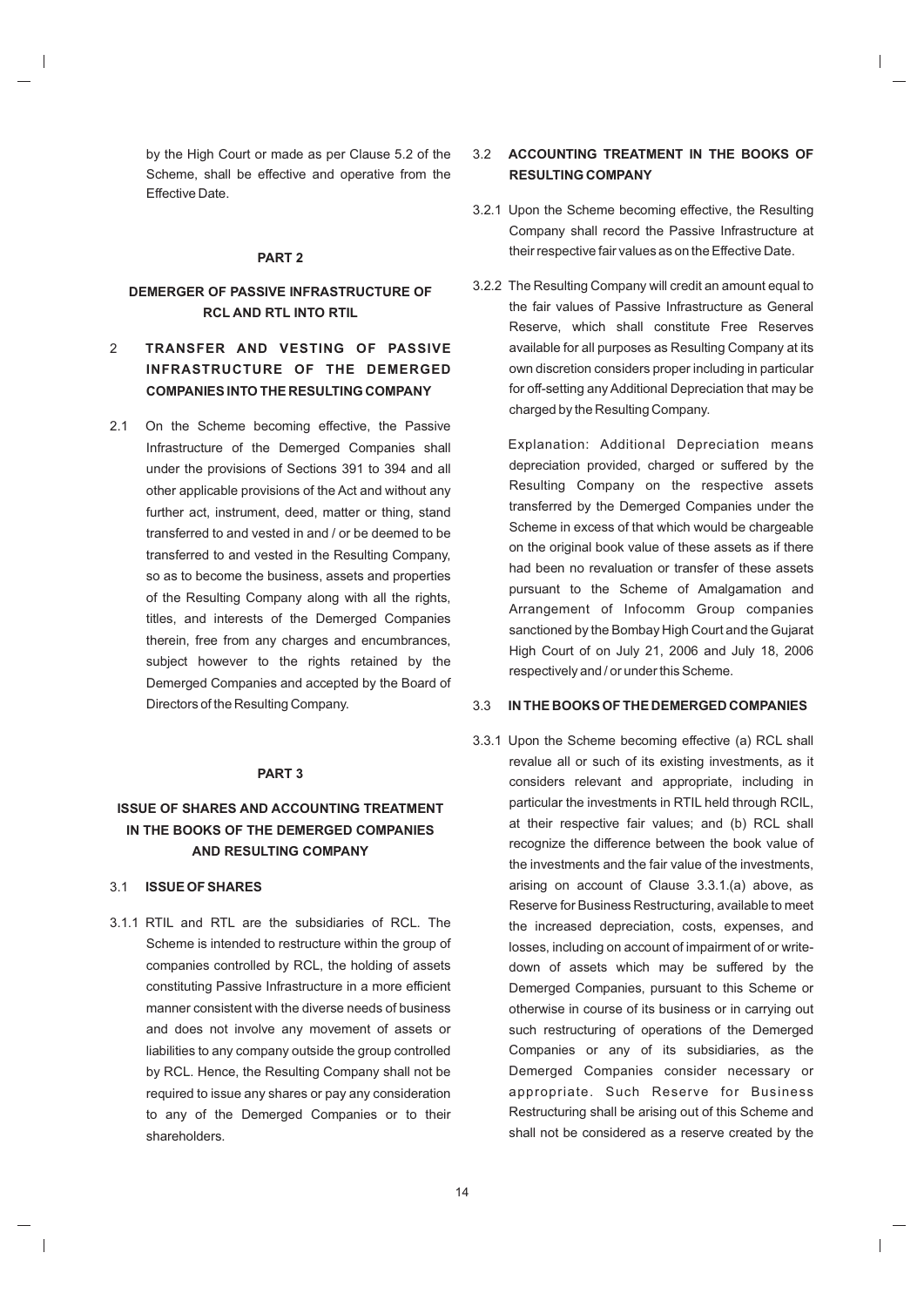Demerged Companies. The value of investments in RTIL held through RCIL shall be recorded in the books of RCL after taking into consideration the fair values of the Passive Infrastructure vested with RTIL pursuant to this Scheme.

- 3.3.2 Upon the Scheme becoming effective (a) RTL shall record in its books all the remaining assets at its respective fair values as it considers necessary or relevant, and (b) the difference between the book value as on March 31, 2006 and the fair value as on the Effective Date shall be recorded as General Reserve of RTL and shall be available to RTL for such purposes as RTL at its own discretion considers proper including but not limited to declaration of dividends, increased depreciation, costs, expenses, and losses, including on account of impairment of or write-down of assets which may be suffered by RTL, pursuant to this Scheme or otherwise in course of its business or in carrying out such restructuring of operations. Such Reserve shall be a Reserve arising from the Scheme and shall not be considered to be a Reserve created by RTL.
- 3.3.3 RCL and RTL shall reduce from the book value of their assets, the book value of the demerged Passive Infrastructure. The value of Passive Infrastructure reduced as above shall be debited by the Demerged Companies to their respective Profit and Loss Account prepared for the financial year.
- 3.3.4 If so determined by the Board of Directors of RCL, RCL shall withdraw an equivalent amount from its Reserve for Business Restructuring recognized as such under Clause 3.3.1 above and / or General Reserve as on January 1, 2006, a reserve not created by RCL, but arising on and reflected as General Reserve pursuant to Demerger of "Telecommunications Undertaking" of Reliance Industries Limited into RCL, as approved by the Hon'ble High Court of Judicature at Bombay vide its order dated December 9, 2005, and such withdrawn amount will be credited to Profit and Loss Account of RCL to off-set the write-off referred to in Clause 3.3.3 above.
- 3.3.5 If so determined by the Board of Directors of RTL, RTL shall withdraw an equivalent amount from its General Reserve under Clause 3.3.2 above, a reserve not

created by RTL, and such withdrawn amount will be credited to Profit and Loss Account of RTL to off-set the write-off referred to in Clause 3.3.3 above.

#### **PART 4**

#### **GENERAL CLAUSES, TERMS AND CONDITIONS**

### 4.1 **CONDUCT OF BUSINESS UNTIL THE EFFECTIVE DATE**

4.1.1 With effect from the date of filing the Scheme in the High Court and up to and including the Effective Date except in the ordinary course of business the Demerged Companies shall not without the prior written consent of the Board of Directors of the Resulting Company or pursuant to any pre-existing obligation, sell, transfer or otherwise alienate, charge, mortgage or encumber or otherwise deal with or dispose of their respective Passive Infrastructure or any part thereof.

### 4.2 **LEGALPROCEEDINGS**

- 4.2.1 All legal proceedings of whatsoever nature by or against the Demerged Companies pending and/or arising before the Effective Date and relating to their respective Passive Infrastructure, shall not abate or be discontinued or be in any way prejudicially affected by reason of the Scheme or by anything contained in this Scheme but shall be continued and enforced by or against the Resulting Company, as the case may be in the same manner and to the same extent as would or might have been continued and enforced by or against the Demerged Companies.
- 4.2.2 After the Effective Date, if any proceedings are taken against the Demerged Companies in respect of the matters referred to in sub-clause 4.2.1 above, they shall defend the same at the cost of the Resulting Company, and the Resulting Company shall reimburse and indemnify the Demerged Companies against all liabilities and obligations incurred by the Demerged Companies in respect thereof.
- 4.2.3 The Resulting Company undertakes to have all legal or other proceedings initiated by or against the Demerged Companies referred to in Clauses 4.2.1 or 4.2.2 above transferred into its name and to have the same continued, prosecuted and enforced by or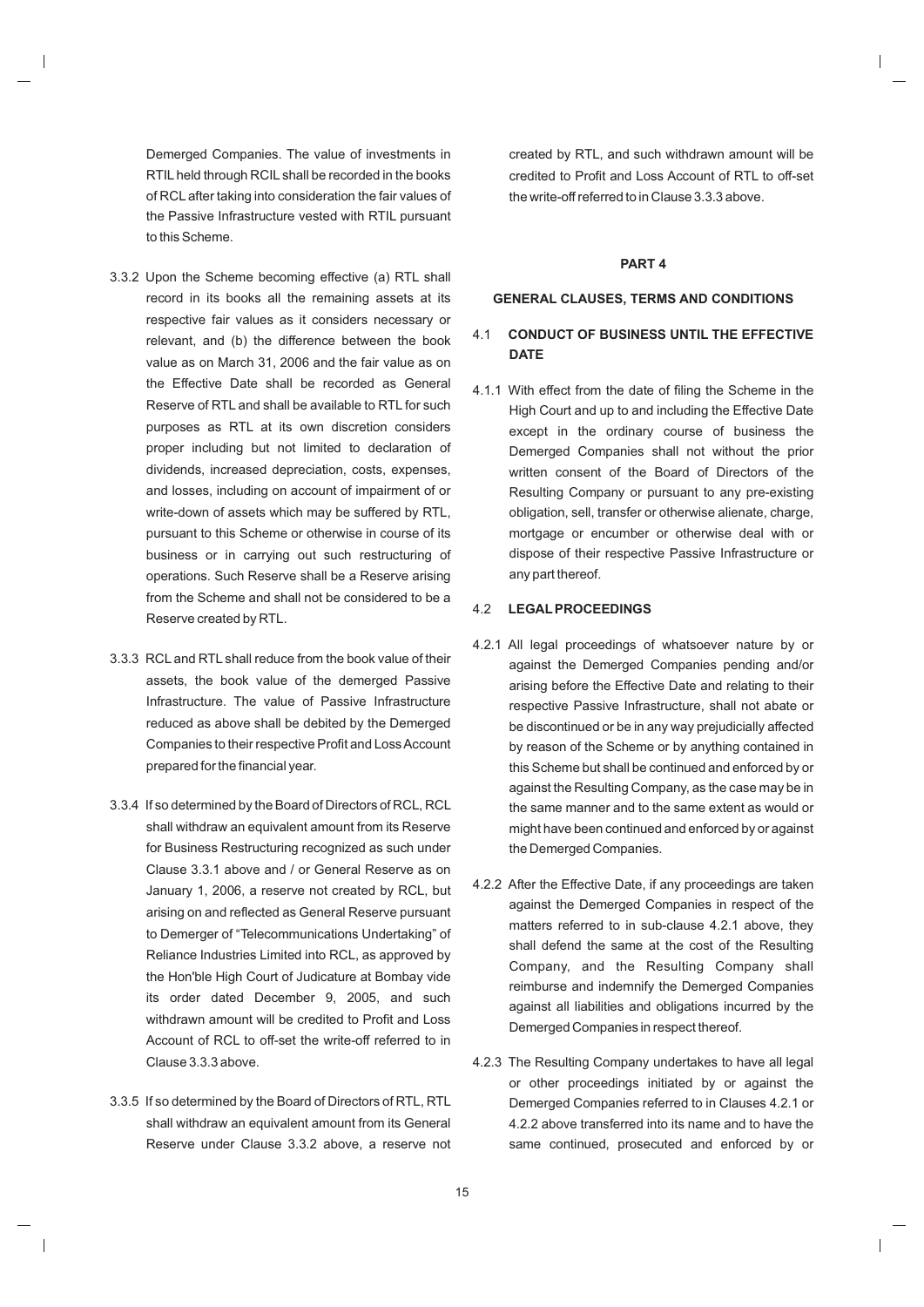against the Resulting Company as the case may be, to the exclusion of the Demerged Companies.

### 4.3 **CONTRACTS, DEEDS, ETC.**

- 4.3.1 Notwithstanding anything to the contrary contained in the contract, deed, bond, agreement or any other instrument, but subject to the other provisions of this Scheme, all contracts, deeds, bonds, agreements and other instruments, if any, of whatsoever nature and subsisting or having effect on the Effective Date and relating to the respective Passive Infrastructure of the Demerged Companies, shall continue in full force and effect against or in favour of the Resulting Company, and may be enforced effectively by or against the Resulting Company as fully and effectually as if, instead of the Demerged Company, the Resulting Company had been a party thereto.
- 4.3.2 The Resulting Company may, at any time after the coming into effect of this Scheme in accordance with the provisions hereof, if so required, under any law or otherwise, enter into, or issue or execute deeds, writings, confirmations, novations, declarations, or other documents with, or in favour of any party to any contract or arrangement to which the Demerged Companies are a party or any writings as may be necessary to be executed in order to give formal effect to the above provisions. The Resulting Company shall, be deemed to be authorised to execute any such writings on behalf of the Demerged Companies and to carry out or perform all such formalities or compliances required for the purposes referred to above on the part of the Demerged Companies.

### 4.4 **STAFF, WORKMEN & EMPLOYEES**

- 4.4.1 Upon the coming into effect of this Scheme, all employees of the Demerged Companies engaged in or in relation to the Passive Infrastructure of the Demerged Companies (hereinafter referred to as "the employees related to the Passive Infrastructure") and who are in such employment as on the Effective Date shall become the employees of the Resulting Company, and, subject to the provisions of this Scheme, on terms and conditions not less favorable than those on which they are engaged by the Demerged Companies and without any interruption of or break in service as a result of the transfer of the Passive Infrastructure.
- 4.4.2 In so far as the existing provident fund, gratuity fund and pension and/or superannuation fund, trusts, retirement fund or benefits and any other funds or benefits created by the Demerged Companies for the employees related to the Passive Infrastructure (collectively referred to as the "Funds"), the Funds and such of the investments made by the Funds which are referable to the employees related to the Passive Infrastructure being transferred to the Resulting Company in terms of Clause 4.4.1 above shall be transferred to the Resulting Company and shall be held for their benefit pursuant to this Scheme in the manner provided hereinafter. The Funds shall, subject to the necessary approvals and permissions and at the discretion of the Resulting Company, either be continued as separate funds of the Resulting Company for the benefit of the employees related to Passive Infrastructure or be transferred to and merged with other similar funds of the Resulting Company. In the event that the Resulting Company does not have its own funds in respect of any of the above, the Resulting Company may, subject to necessary approvals and permissions, continue to contribute to the relevant Funds of the Demerged Companies, until such time that the Resulting Company creates its own fund, at which time the Funds and the investments and contributions pertaining to the employees related to Passive Infrastructure shall be transferred to the funds created by the Resulting Company.

 $\overline{\phantom{a}}$ 

 $\overline{\phantom{a}}$ 

### 4.5 **TAX CREDITS**

4.5.1 The Resulting Company will be the successor of the Demerged Companies vis-à-vis the Passive Infrastructure. Hence, it will be deemed that the benefit of any tax credits availed vis-à-vis the Passive Infrastructure and the obligations if any for payment of the tax on Passive Infrastructure or their erection and / or installation, etc. shall be deemed to have been availed by the Resulting Company or as the case may be deemed to be the obligations of the Resulting Company. Consequently, and as the Scheme does not contemplate removal of Passive Infrastructure by the Resulting Company from the premises in which it is installed, no reversal of CENVAT (Central Value Added Tax) credits need to be made or is required to be made by the Demerged Companies.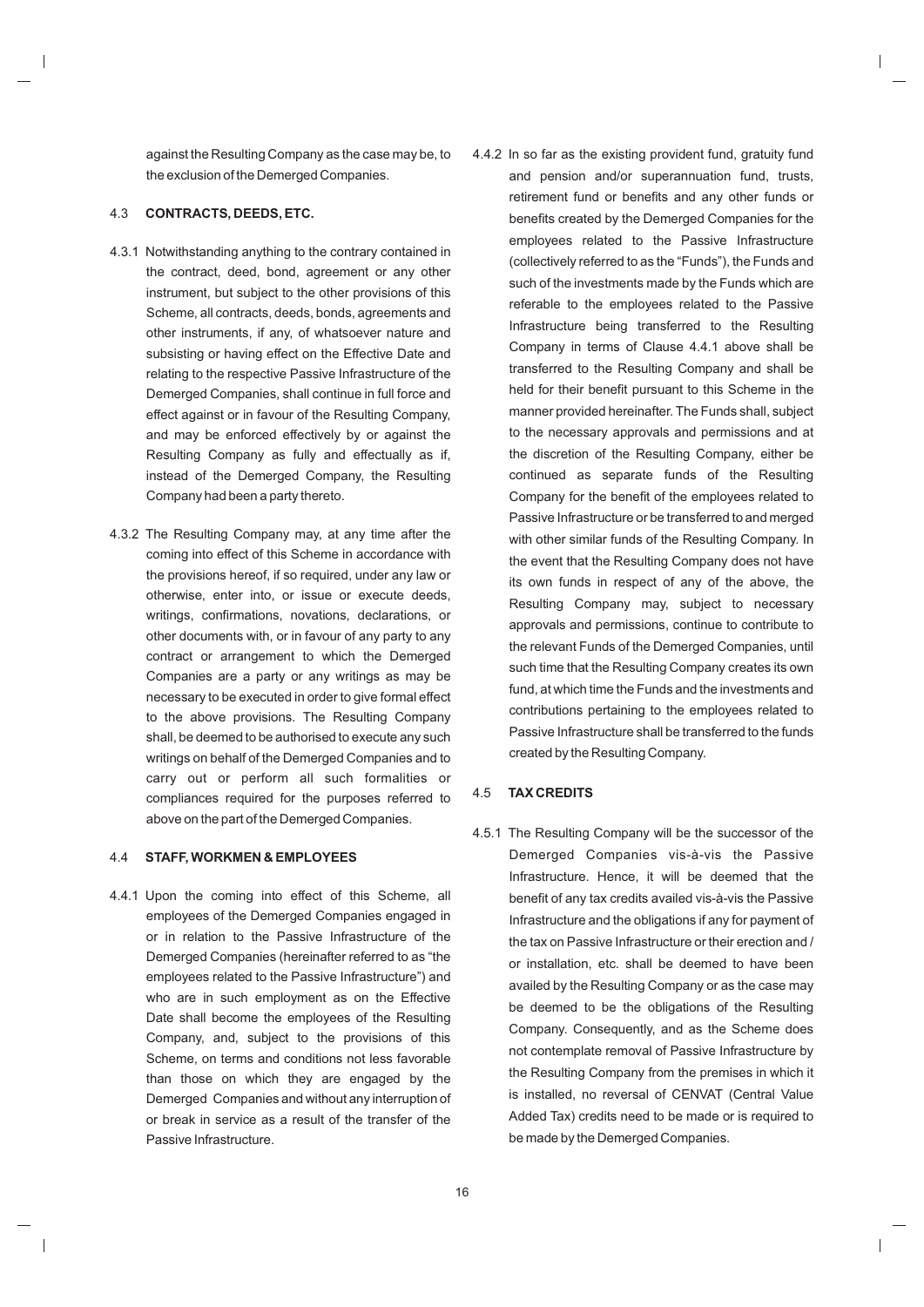#### **PART 5**

### **OTHER TERMS AND CONDITIONS**

### 5.1 **APPLICATION TO HIGH COURT**

5.1.1 The Demerged Companies and the Resulting Company shall as may be required make applications and/or petitions under Sections 391 to 394 of the Act and other applicable provisions of the Act to the High Court of Judicature at Bombay for sanction of this Scheme and all matters ancillary or incidental thereto.

### 5.2 **MODIFICATION OR AMENDMENTS TO THE SCHEME**

5.2.1 The Demerged Companies and the Resulting Company, by their respective Board of Directors may assent to any modifications/amendments to the Scheme or to any conditions or limitations that the Court and/or any other authority may deem fit to direct or impose or which may otherwise be considered necessary, desirable or appropriate by them (i.e. the Board of Directors). The Demerged Companies and the Resulting Company by their respective Board of Directors be and are hereby authorized to take all such steps as may be necessary, desirable or proper to resolve any doubts, difficulties or questions whether by reason of any directive or orders of any other authorities or otherwise howsoever arising out of or under or by virtue of the Scheme and/or any matter concerned or connected therewith.

### 5.3 **CONDITIONALITYOF THE SCHEME**

This Scheme is and shall be conditional upon and subject to:

5.3.1 The Scheme being approved by the requisite majorities in number and value of such classes of persons including the creditors of the Demerged Companies and the Members and / or Creditors of the Resulting Company as may be directed by the Hon'ble High Court of Judicature at Bombay or any other competent authority, as may be applicable.

- 5.3.2 The Scheme being sanctioned by the High Court of Judicature at Bombay or any other authority under Sections 391 to 394 of the Act.
- 5.3.3 Certified copies of the Orders of the High Court of Judicature at Bombay sanctioning the Scheme being filed with the Registrar of Companies, Maharashtra, at Mumbai by the Demerged Companies and the Resulting Company.

#### 5.4 **EFFECT OF NON-RECEIPT OF APPROVALS**

5.4.1 In the event of any of the said sanctions and approvals referred to in the preceding clause not being obtained and / or the Scheme not being sanctioned by the Bombay High Court or such other competent authority and / or the Order not being passed as aforesaid before March 31, 2007 or within such further period or periods as may be agreed upon between the Demerged Companies and the Resulting Company by their Boards of Directors (and which the Boards of Directors of the Companies are hereby empowered and authorised to agree to and extend the Scheme from time to time without any limitation), this Scheme shall stand revoked, cancelled and be of no effect, save and except in respect of any act or deed done prior thereto as is contemplated hereunder or as to any rights and / or liabilities which might have arisen or accrued pursuant thereto and which shall be governed and be preserved or worked out as is specifically provided in the Scheme or as may otherwise arise in law. Each party shall bear and pay its respective costs, charges and expenses for and or in connection with the Scheme.

### 5.5 **COSTS, CHARGES & EXPENSES**

All costs, charges, taxes including duties, levies and all other expenses, if any (save as expressly otherwise agreed) arising out of, or incurred in carrying out and implementing this Scheme and matters incidental thereto, shall be borne by the Resulting Company.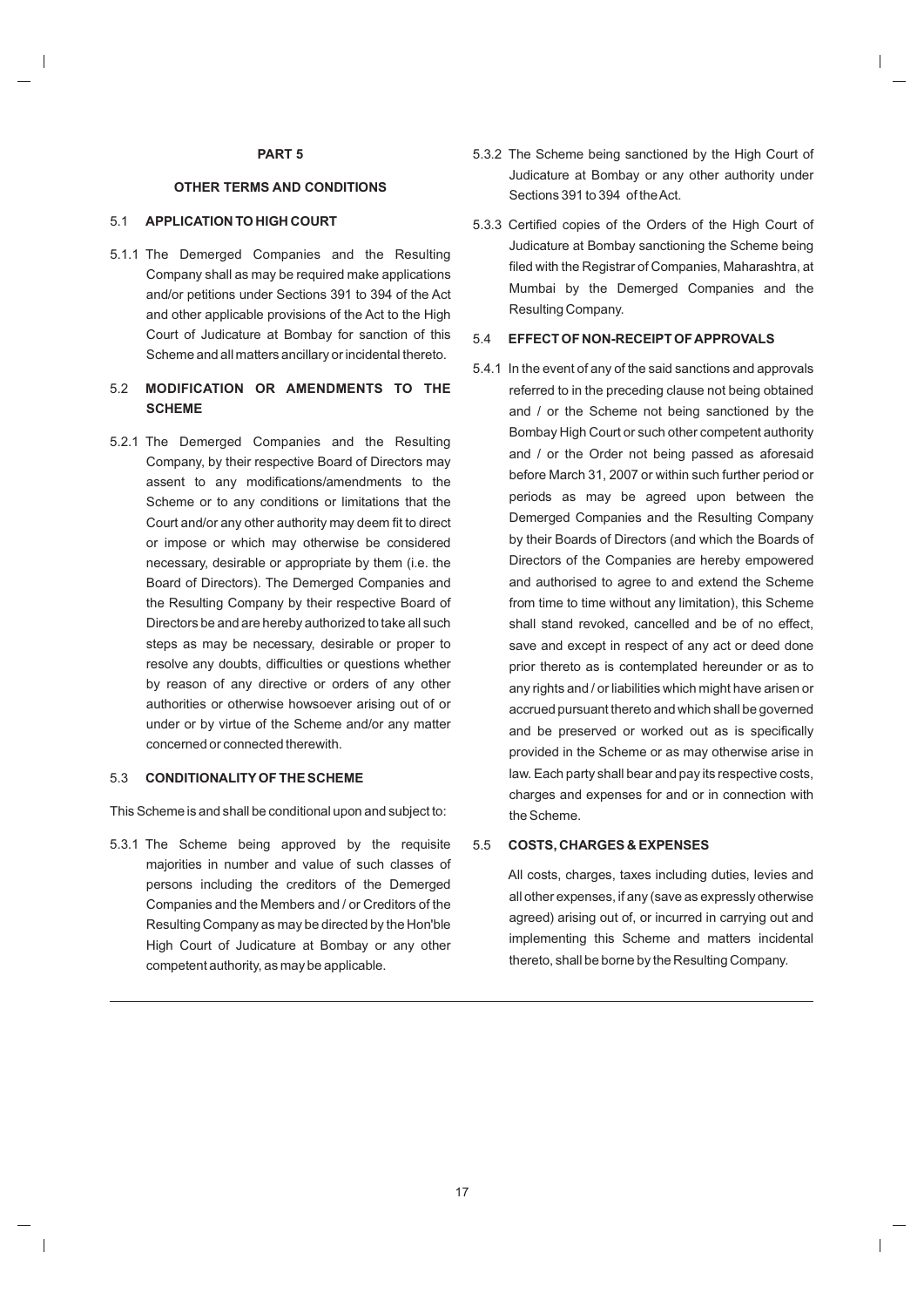### **ANNEXURE A**

 $\overline{\phantom{a}}$ 

 $\mathbb{R}$ 

1. The pre arrangement shareholding pattern of RCLas on 1st December 2006 was as under:

 $\overline{\phantom{a}}$ 

 $\overline{\phantom{0}}$  $\mathbb{R}^3$ 

| Sr.No. | <b>Description</b>                                                                 | Pre-arrangement shareholding                 |               |  |
|--------|------------------------------------------------------------------------------------|----------------------------------------------|---------------|--|
|        |                                                                                    | No. of<br><b>Equity Shares</b><br>(in Crore) | $\frac{0}{0}$ |  |
| A      | <b>Promoters</b>                                                                   |                                              |               |  |
|        | Promoters/Directors and their relatives                                            | 133.25                                       | 65.17         |  |
|        | Persons acting in concert                                                          | 3.23                                         | 1.58          |  |
|        |                                                                                    |                                              |               |  |
|        | Sub-total (A)                                                                      | 136.48                                       | 66.75         |  |
| B      | <b>Banks / Mutual Funds / Financial Institutions</b><br><b>Government holdings</b> |                                              |               |  |
| 1.     | <b>Banks and Mutual funds</b>                                                      | 4.76                                         | 2.33          |  |
| 2.     | <b>Financial Institutions</b>                                                      | 8.08                                         | 3.95          |  |
| 3.     | Central / State Government                                                         | 0.11                                         | 0.05          |  |
|        |                                                                                    |                                              |               |  |
|        | Sub-total (B)                                                                      | 12.95                                        | 6.33          |  |
| C      | Foreign and Non-Resident holding                                                   |                                              |               |  |
| 1.     | <b>FIIs</b>                                                                        | 26.25                                        | 12.85         |  |
| 2.     | Deutsche Bank as depository for GDRs                                               | 3.64                                         | 1.78          |  |
| 3.     | Other Non-Resident holdings                                                        | 1.93                                         | 0.94          |  |
|        |                                                                                    |                                              |               |  |
|        | Sub-total (C)                                                                      | 31.82                                        | 15.57         |  |
| D      | <b>Others</b>                                                                      |                                              |               |  |
| 1.     | Private Corporate Bodies                                                           | 3.57                                         | 1.75          |  |
| 2.     | Indian Public                                                                      | 19.64                                        | 9.60          |  |
|        |                                                                                    |                                              |               |  |
|        | Sub-total (D)                                                                      | 23.21                                        | 11.35         |  |
|        | Grand Total $(A + B + C + D)$                                                      | 204.46                                       | 100.00        |  |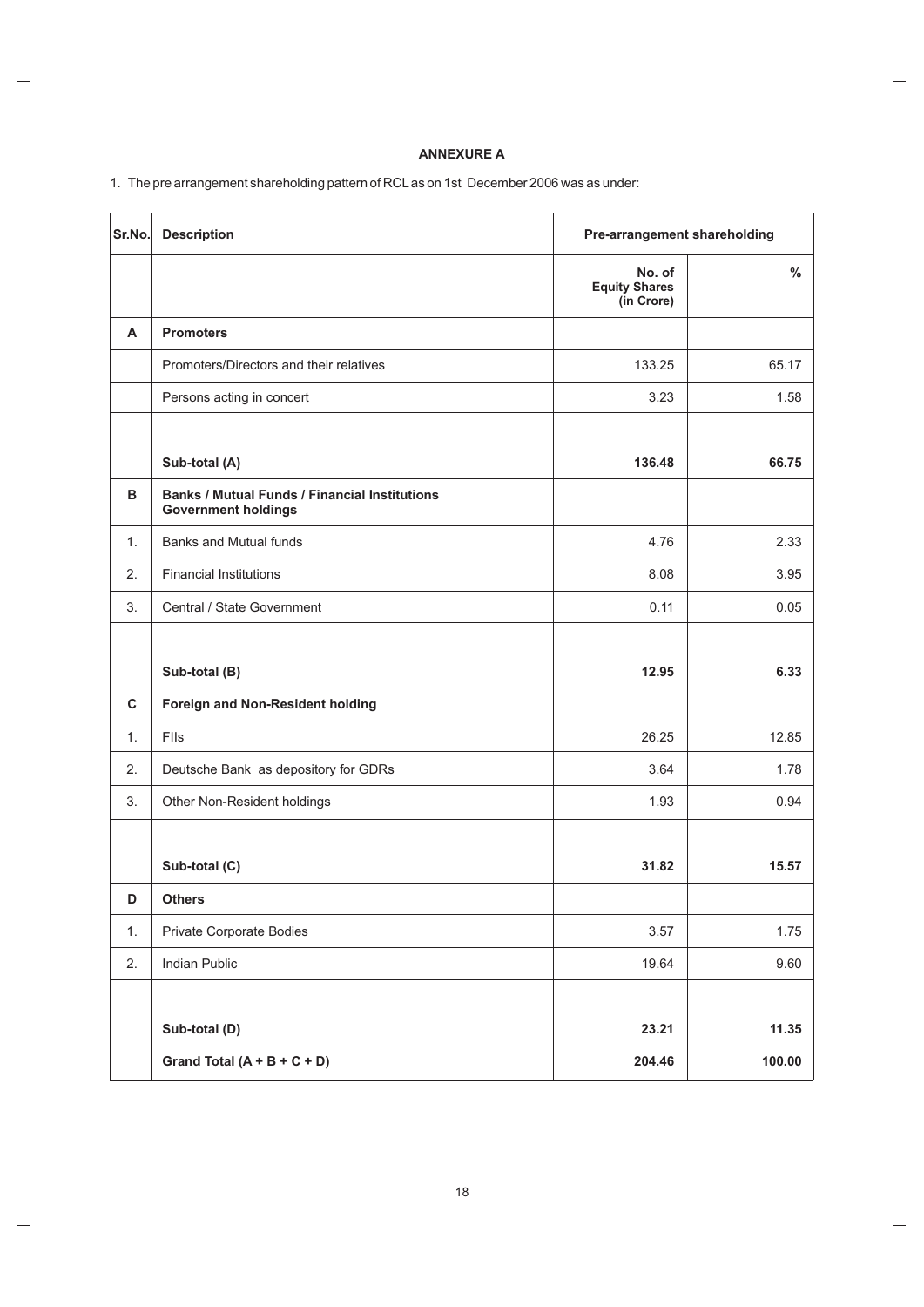2. The pre arrangement shareholding pattern of RTL as on 1st December 2006 was as under:

 $\overline{\phantom{a}}$ 

 $\overline{\phantom{a}}$ 

| Sr.No. | <b>Description</b>    | <b>Pre-arrangement shareholding</b>          |               |  |
|--------|-----------------------|----------------------------------------------|---------------|--|
|        |                       | No. of<br><b>Equity Shares</b><br>(in Crore) | $\frac{0}{0}$ |  |
| A      | Promoters holding     | 1.99                                         | 100           |  |
| B      | Non-promoters holding | $\overline{\phantom{a}}$                     |               |  |
|        | <b>Grand Total</b>    | 1.99                                         | 100           |  |

 $\overline{\phantom{a}}$ 

 $\overline{\phantom{a}}$ 

3. The pre arrangement shareholding pattern of RTIL as on 1st December 2006 was as under:

| Sr.No.         | <b>Description</b>    | Pre-arrangement shareholding                |               |  |
|----------------|-----------------------|---------------------------------------------|---------------|--|
|                |                       | No. of<br><b>Equity Shares</b><br>(in Lakh) | $\frac{0}{0}$ |  |
| $\overline{A}$ | Promoters holding     | 0.50                                        | 100           |  |
| B              | Non-promoters holding | $\overline{\phantom{a}}$                    |               |  |
|                | <b>Grand Total</b>    | 0.50                                        | 100           |  |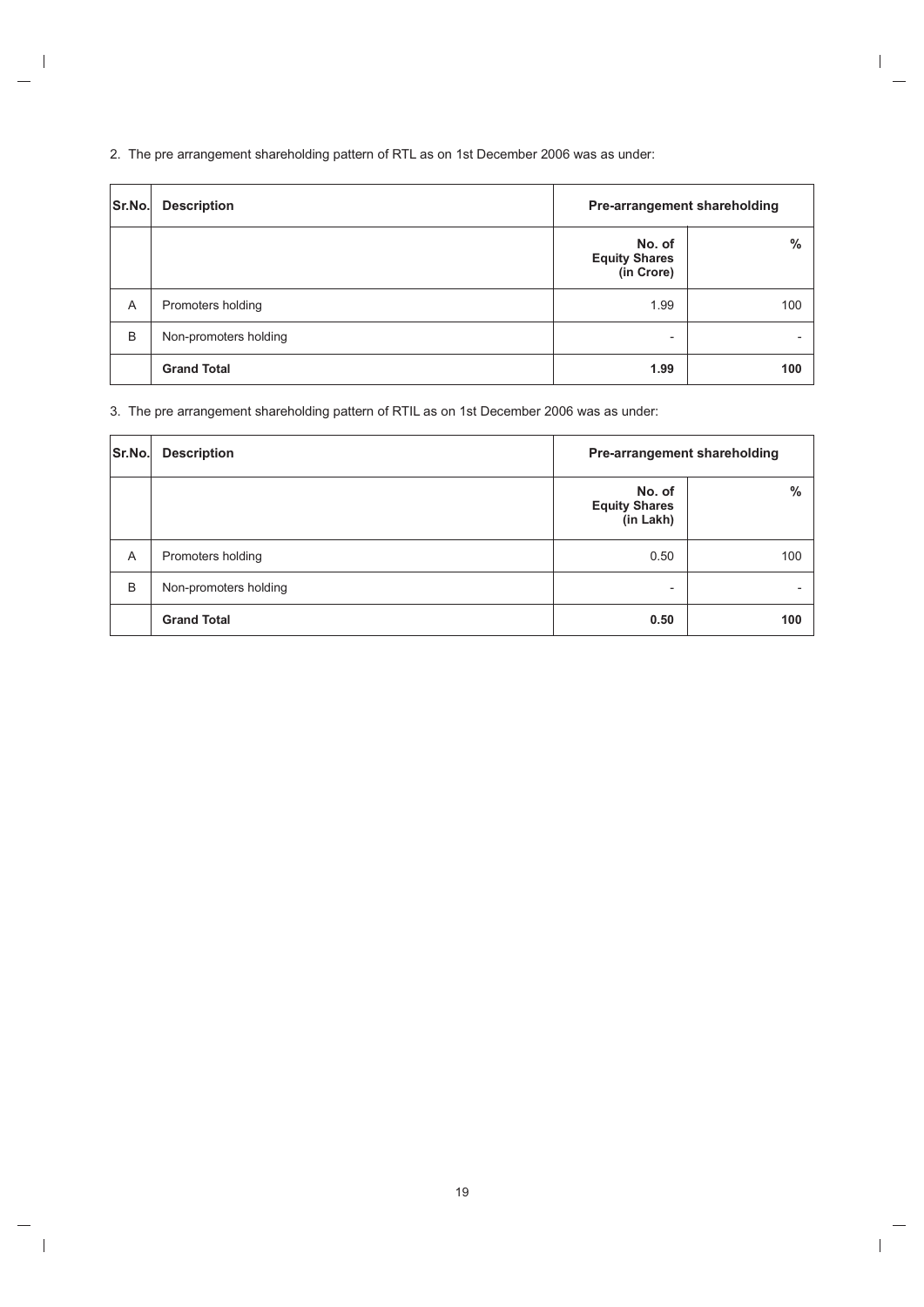### **ANNEXURE B**

 $\overline{\phantom{a}}$ 

 $\overline{\phantom{a}}$ 

 $\overline{\phantom{a}}$ 

 $\overline{\phantom{a}}$ 

1. The background of the Board of Directors of the Applicant Company and the extent of shareholding (singly or jointly) of the Directors and Manager of the Applicant Company in the Applicant Company, RTL and RTIL is as under:

| Sr.l<br>No. | Name of the<br>Director of the<br><b>Applicant Company</b> | <b>Designation</b> | Age | No. of shares<br>held in the<br><b>Applicant Company</b> | No. of shares<br>held in RTL | No. of shares<br>held in RTIL |
|-------------|------------------------------------------------------------|--------------------|-----|----------------------------------------------------------|------------------------------|-------------------------------|
|             | Shri Anil Dhirubhai Ambani                                 | Chairman           | 46  | 18,59,171                                                | 2499 (Jointly<br>with RCL)   | Nil                           |
| 2           | Prof J Ramachandran                                        | Director           | 49  | 482                                                      | Nil                          | Nil                           |
| 3           | Shri S P Talwar                                            | <b>Director</b>    | 65  | Nil                                                      | Nil                          | Nil                           |
| 4           | Shri Deepak Shourie                                        | Director           | 57  | Nil                                                      | Nil                          | Nil                           |
| 5           | Shri Hasit Shukla                                          | Manager            | 44  | Nil                                                      | 1 (Jointly<br>with RCL)      | 1 (Jointly<br>with RCIL)      |

2. The background of the Board of Directors of RTL and the extent of shareholding (singly or jointly) of the Directors and Manager of RTL forming part of the Scheme in the Applicant Company, RTL and RTIL is as under:

| Sr.<br>No. | Name of the<br><b>Director</b> | <b>Designation</b> | Age | No. of shares<br>held in the<br><b>RCL</b> | No. of shares<br>held in RTL | No. of shares<br>held in RTIL |
|------------|--------------------------------|--------------------|-----|--------------------------------------------|------------------------------|-------------------------------|
|            | Shri Anil Dhirubhai Ambani     | Chairman           | 46  | 18,59,171                                  | 2499 (Jointly<br>with RCL)   | Nil                           |
| 2          | Shri Satish Seth               | <b>Director</b>    | 51  | Nil                                        | 1 (Jointly<br>with RCL)      | 1 (Jointly<br>with RCIL)      |
| 3          | Shri Bhagwan Khurana           | <b>Director</b>    | 62  | Nil                                        | Nil                          | Nil                           |
| 4          | Shri S. P. Shukla              | <b>Director</b>    | 47  | Nil                                        | Nil                          | Nil                           |
| 5          | Shri Bhaskar Guha              | Manager            | 53  | 150                                        | Nil                          | Ni                            |

3. The background of the Board of Directors of RTIL and the extent of shareholding (singly or jointly) of the Directors and Manager of RTIL forming part of the Scheme in the Applicant Company, RTL and RTIL is as under:

| Sr.<br>No. | Name of the<br><b>Director</b> | <b>Designation</b> | Age | No. of shares<br>held in the<br><b>RCL</b> | No. of shares<br>held in RTL | No. of shares<br>held in RTIL |
|------------|--------------------------------|--------------------|-----|--------------------------------------------|------------------------------|-------------------------------|
|            | Shri Bhagwan Khurana           | <b>Director</b>    | 62  | Nil                                        | Nil                          | Nil                           |
| 2          | Shri Hasit Shukla              | <b>Director</b>    | 44  | Nil                                        | 1 (Jointly<br>with RCL)      | 1 (Jointly<br>with RCIL)      |
| 3          | Shri Surendra Pipara           | <b>Director</b>    | 41  | 228                                        | Nil                          | 1 (Jointly<br>with RCIL)      |
| 4          | Shri Samir Raval               | <b>Director</b>    | 42  | Nil                                        | Nil                          | Nil                           |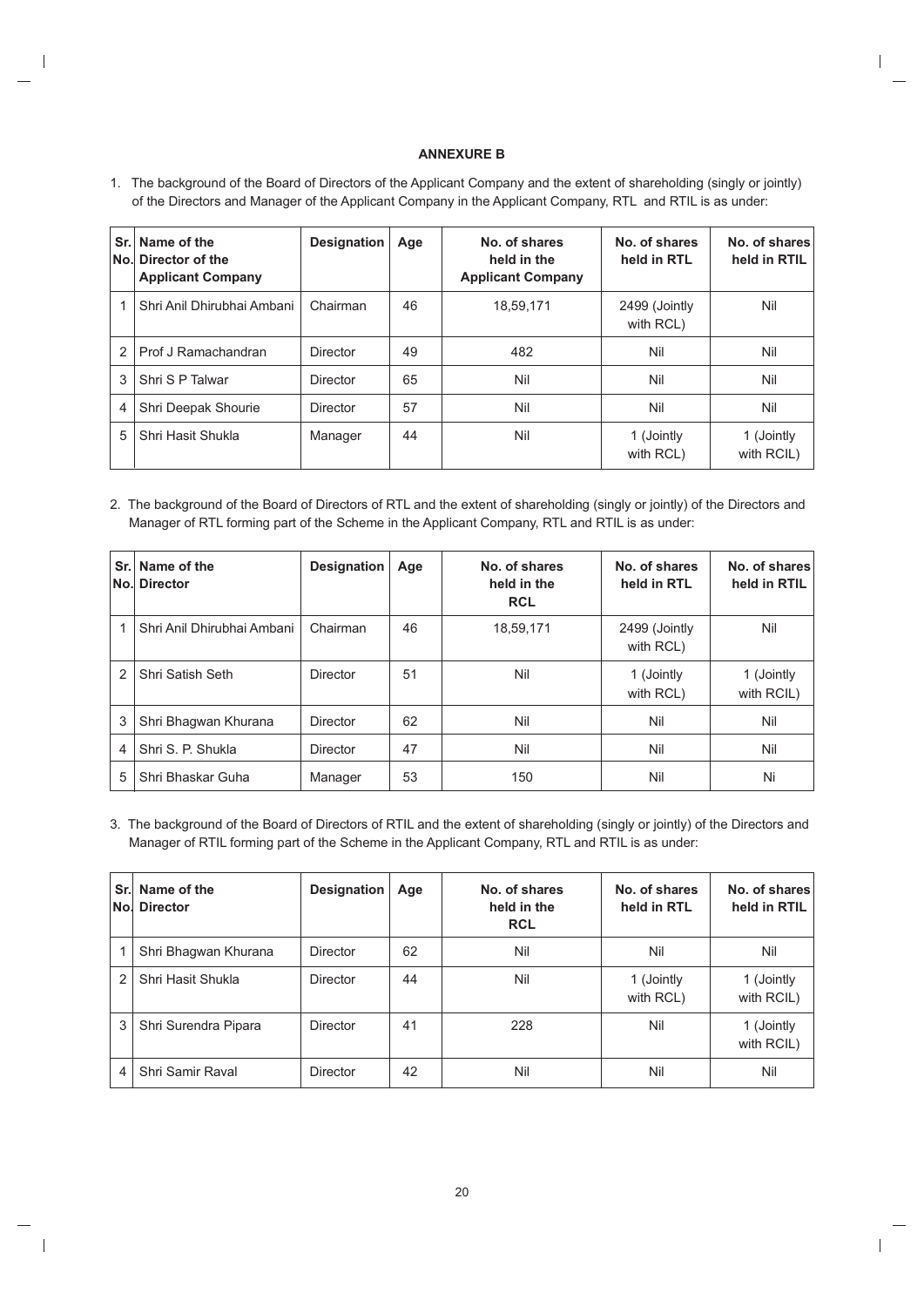|                                                                               | IN THE HIGH COURT OF JUDICATURE AT BOMBAY<br><b>ORDINARY ORIGINAL CIVIL JURISDICTION</b><br><b>COMPANY APPLICATION NO. 1212 OF 2006</b><br>(COMPANY APPLICATION LODGING NO. 1087 of 2006)                                                                                                                                                                                                                                                                                                                                                                                                                                                                                                                                                                                                                                                                                                                                    |                                    |
|-------------------------------------------------------------------------------|------------------------------------------------------------------------------------------------------------------------------------------------------------------------------------------------------------------------------------------------------------------------------------------------------------------------------------------------------------------------------------------------------------------------------------------------------------------------------------------------------------------------------------------------------------------------------------------------------------------------------------------------------------------------------------------------------------------------------------------------------------------------------------------------------------------------------------------------------------------------------------------------------------------------------|------------------------------------|
|                                                                               |                                                                                                                                                                                                                                                                                                                                                                                                                                                                                                                                                                                                                                                                                                                                                                                                                                                                                                                              |                                    |
|                                                                               | In the matter of the Companies Act, 1956 (1 of 1956);                                                                                                                                                                                                                                                                                                                                                                                                                                                                                                                                                                                                                                                                                                                                                                                                                                                                        |                                    |
|                                                                               | AND                                                                                                                                                                                                                                                                                                                                                                                                                                                                                                                                                                                                                                                                                                                                                                                                                                                                                                                          |                                    |
|                                                                               | In the matter of Sections 391 to 394 of the Companies Act, 1956;<br><b>AND</b>                                                                                                                                                                                                                                                                                                                                                                                                                                                                                                                                                                                                                                                                                                                                                                                                                                               |                                    |
|                                                                               | In the matter of the Scheme of Arrangement between Reliance Communications<br>Limited ('First Demerged Company') and Reliance Telecom Limited<br>('Second Demerged Company') and Reliance Telecom Infrastructure Limited<br>('Resulting Company');                                                                                                                                                                                                                                                                                                                                                                                                                                                                                                                                                                                                                                                                           |                                    |
| Ambani Knowledge City, Navi Mumbai 400710.                                    | <b>RELIANCE COMMUNICATIONS LIMITED, a company incorporated under the</b><br>Applicant Company<br>Companies Act, 1956 and having its registered office at H Block, 1st Floor, Dhirubhai                                                                                                                                                                                                                                                                                                                                                                                                                                                                                                                                                                                                                                                                                                                                       |                                    |
|                                                                               | <b>FORM OF PROXY</b>                                                                                                                                                                                                                                                                                                                                                                                                                                                                                                                                                                                                                                                                                                                                                                                                                                                                                                         |                                    |
|                                                                               |                                                                                                                                                                                                                                                                                                                                                                                                                                                                                                                                                                                                                                                                                                                                                                                                                                                                                                                              |                                    |
| proxy may approve.<br>* strike out what is not necessary<br>Dated this day of | held at Rangsharda Natyamandir, K. C. Marg, Bandra Reclamation, Bandra (West), Mumbai 400 050 on Saturday, January 27, 2007<br>at 11.30 a.m for the purpose of considering and, if thought fit, approving, with or without modification, the Scheme of Arrangement<br>between Reliance Communications Limited ('First Demerged Company') and Reliance Telecom Limited ('Second Demerged<br>Company') and Reliance Telecom Infrastructure Limited ('Resulting Company') at such meeting, and at any adjournment or<br>adjournments thereof, to vote, for me/us and in my/our name(s) _________________________________(here, if for, insert<br>'for', if against, insert 'against', and in the latter case strike out the words "either with or without modifications" after the word<br>"Arrangement") the said arrangement embodied in the Scheme of Arrangement either with or without modification(s) * as my/our<br>2007 |                                    |
|                                                                               | Signature: explorer and the state of the state of the state of the state of the state of the state of the state of the state of the state of the state of the state of the state of the state of the state of the state of the                                                                                                                                                                                                                                                                                                                                                                                                                                                                                                                                                                                                                                                                                               |                                    |
| Name:                                                                         |                                                                                                                                                                                                                                                                                                                                                                                                                                                                                                                                                                                                                                                                                                                                                                                                                                                                                                                              | <b>Affix</b><br>Rupee 1<br>revenue |
| (For Demat holding)                                                           |                                                                                                                                                                                                                                                                                                                                                                                                                                                                                                                                                                                                                                                                                                                                                                                                                                                                                                                              | stamp                              |
|                                                                               |                                                                                                                                                                                                                                                                                                                                                                                                                                                                                                                                                                                                                                                                                                                                                                                                                                                                                                                              |                                    |
|                                                                               |                                                                                                                                                                                                                                                                                                                                                                                                                                                                                                                                                                                                                                                                                                                                                                                                                                                                                                                              |                                    |
| (For Physical holding)                                                        |                                                                                                                                                                                                                                                                                                                                                                                                                                                                                                                                                                                                                                                                                                                                                                                                                                                                                                                              |                                    |
|                                                                               |                                                                                                                                                                                                                                                                                                                                                                                                                                                                                                                                                                                                                                                                                                                                                                                                                                                                                                                              |                                    |
| Signature of Shareholder(s):                                                  |                                                                                                                                                                                                                                                                                                                                                                                                                                                                                                                                                                                                                                                                                                                                                                                                                                                                                                                              |                                    |
|                                                                               |                                                                                                                                                                                                                                                                                                                                                                                                                                                                                                                                                                                                                                                                                                                                                                                                                                                                                                                              |                                    |

 $\overline{\phantom{a}}$ 

 $\overline{\phantom{a}}$ 

2. Alterations, if any, made in the Form of Proxy should be initialled.

I I

 $\overline{\phantom{a}}$ 

 $\overline{1}$ 

 $\overline{\phantom{a}}$ 

- 3. Proxy must be deposited at the Registered Office of the Applicant Company, not later than FORTY EIGHT hours before the time scheduled / fixed for the said meeting.
- 4. In case of multiple proxies, the proxy later in time shall be accepted.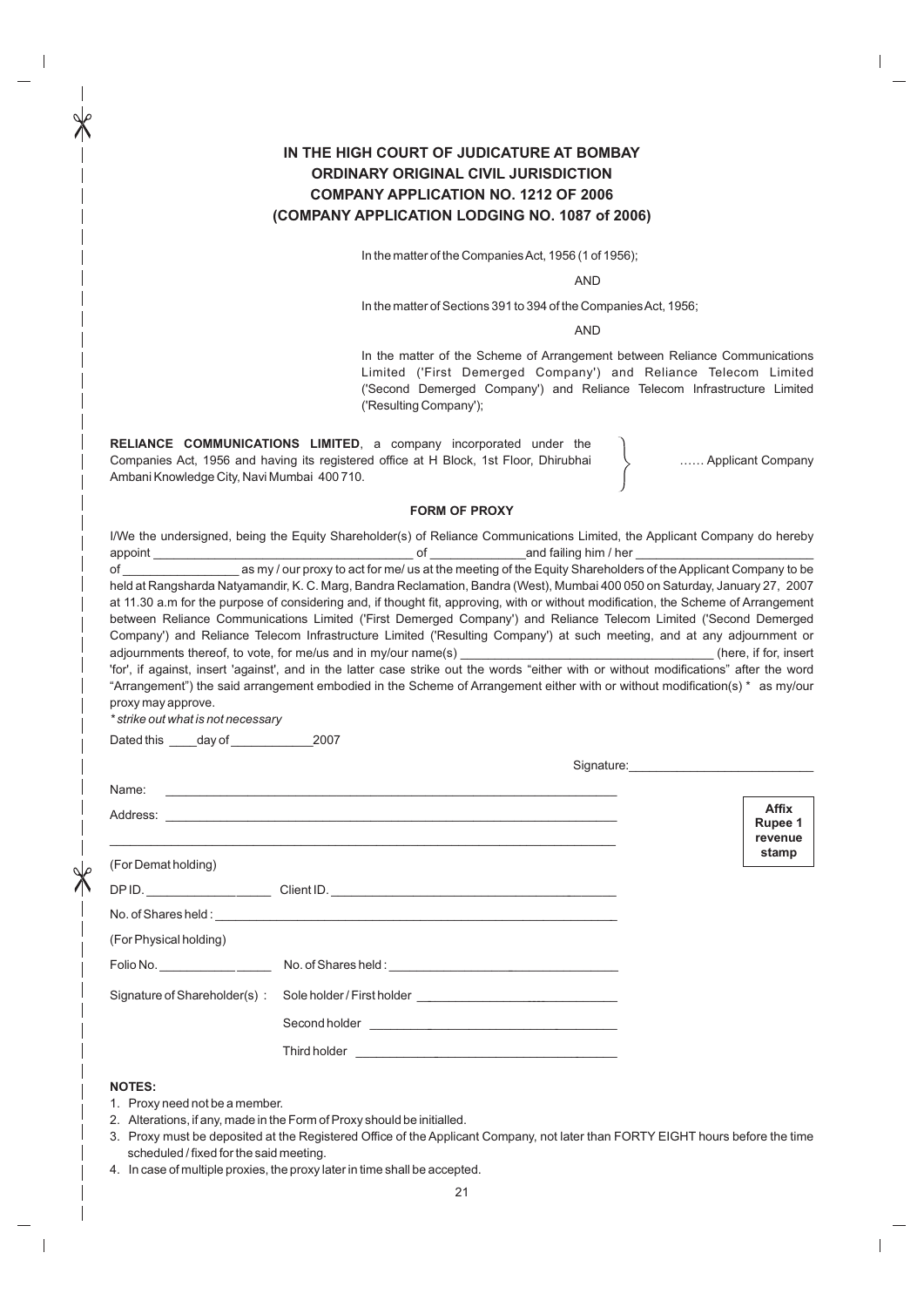THIS PAGE IS INTENTIONALLY LEFT BLANK S PAGE L B

 $\bar{\bar{\bar{z}}}$ 

 $\begin{array}{c} \begin{array}{c} \begin{array}{c} \end{array} \\ \begin{array}{c} \end{array} \end{array} \end{array}$ 

 $\frac{1}{2}$ 

 $\frac{1}{\sqrt{2}}$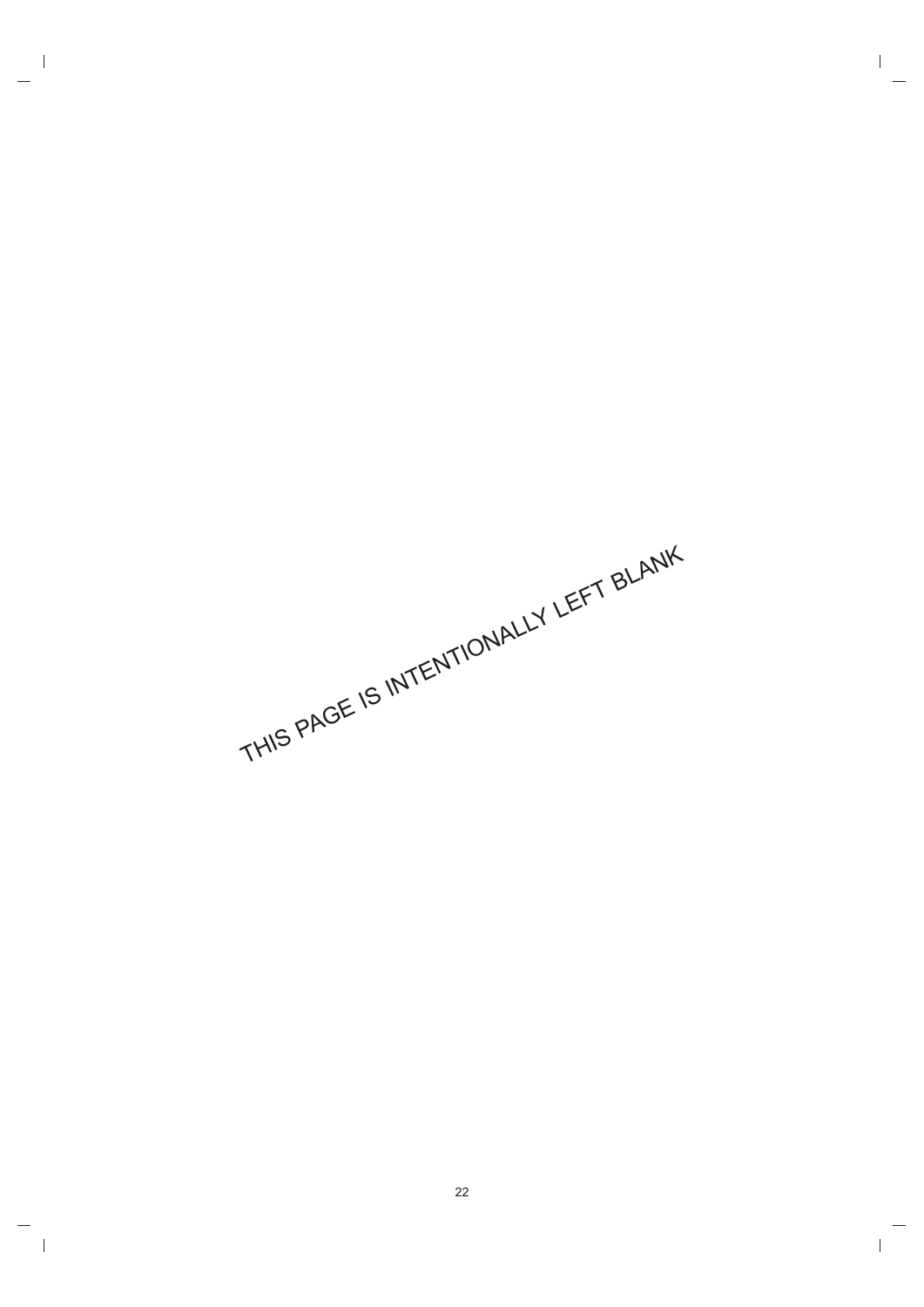# **RELIANCE COMMUNICATIONS LIMITED**

 $\overline{\phantom{a}}$ 

 $\overline{\phantom{a}}$ 

Registered Office: H Block, 1<sup>st</sup> Floor, Dhirubhai Ambani Knowledge City, Navi Mumbai 400 710

## **ATTENDANCE SLIP**

 $\overline{\phantom{a}}$ 

| $DP.$ $ID^*$                                                                                                                          | Folio No.            |                                                                                                                                                                                                                                                                                                                                                                                                     |
|---------------------------------------------------------------------------------------------------------------------------------------|----------------------|-----------------------------------------------------------------------------------------------------------------------------------------------------------------------------------------------------------------------------------------------------------------------------------------------------------------------------------------------------------------------------------------------------|
| Client ID*                                                                                                                            | No. of Share(s) held |                                                                                                                                                                                                                                                                                                                                                                                                     |
| NAME AND ADDRESS OF THE EQUITY SHAREHOLDER (in block letters):                                                                        |                      |                                                                                                                                                                                                                                                                                                                                                                                                     |
|                                                                                                                                       |                      |                                                                                                                                                                                                                                                                                                                                                                                                     |
|                                                                                                                                       |                      |                                                                                                                                                                                                                                                                                                                                                                                                     |
|                                                                                                                                       |                      |                                                                                                                                                                                                                                                                                                                                                                                                     |
|                                                                                                                                       |                      |                                                                                                                                                                                                                                                                                                                                                                                                     |
|                                                                                                                                       |                      |                                                                                                                                                                                                                                                                                                                                                                                                     |
| NAME AND ADDRESS OF THE PROXY HOLDER<br>(in block letters, to be filled in by the proxy attending instead of the Equity Shareholder): |                      |                                                                                                                                                                                                                                                                                                                                                                                                     |
|                                                                                                                                       |                      |                                                                                                                                                                                                                                                                                                                                                                                                     |
|                                                                                                                                       |                      |                                                                                                                                                                                                                                                                                                                                                                                                     |
| K.C. Marg, Bandra Reclamation, Bandra (West), Mumbai 400 050.                                                                         |                      | I hereby record my presence at the meeting, convened pursuant to the Orders dated the 15 <sup>th</sup> day of December, 2006 and<br>subsequent order dated the 19 <sup>th</sup> day of December, 2006 of the Hon'ble High Court of Judicature at Bombay of the Equity<br>Shareholders of the Company on Saturday, the 27 <sup>th</sup> day of January, 2007 at 11.30 a.m at Rangsharda Natyamandir, |
|                                                                                                                                       |                      |                                                                                                                                                                                                                                                                                                                                                                                                     |
| Signature of the Equity Shareholder or proxy:                                                                                         |                      |                                                                                                                                                                                                                                                                                                                                                                                                     |

- 1. Shareholders are requested to bring the Attendance Slip with them when they come to the meeting and hand it over at the gate after fixing their signature on it.
- 2. Shareholders who come to attend the meeting are requested to bring with them copy of the Scheme of Arrangement.